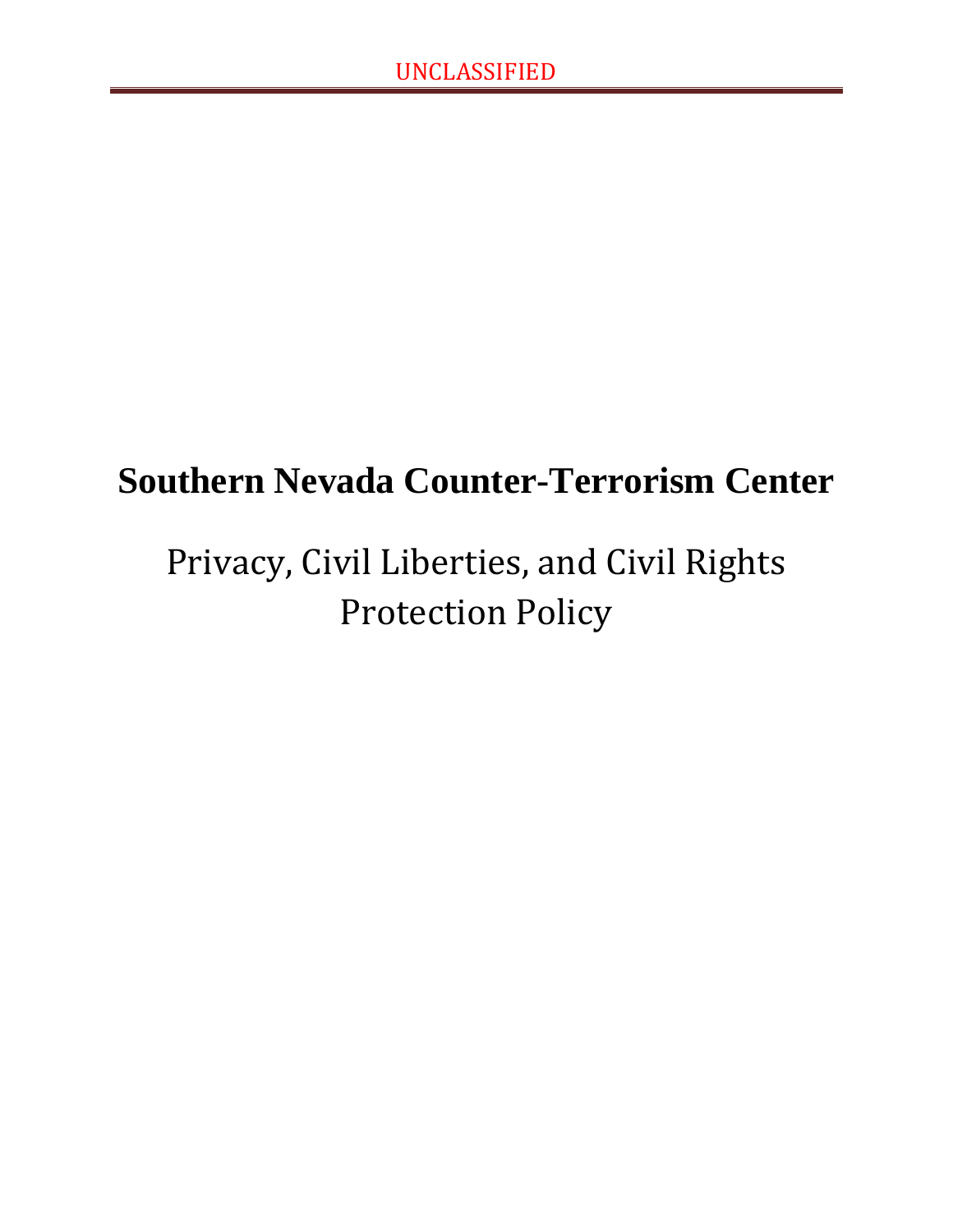## **Table of Contents**

| A.             |  |  |
|----------------|--|--|
| B.             |  |  |
| $\mathbf{C}$ . |  |  |
| D.             |  |  |
| Ε.             |  |  |
| F.             |  |  |
| G.             |  |  |
| Н.             |  |  |
| I.             |  |  |
| J.             |  |  |
| Κ.             |  |  |
| L.             |  |  |
| M.             |  |  |
| N.             |  |  |
| O.             |  |  |
| P.             |  |  |
|                |  |  |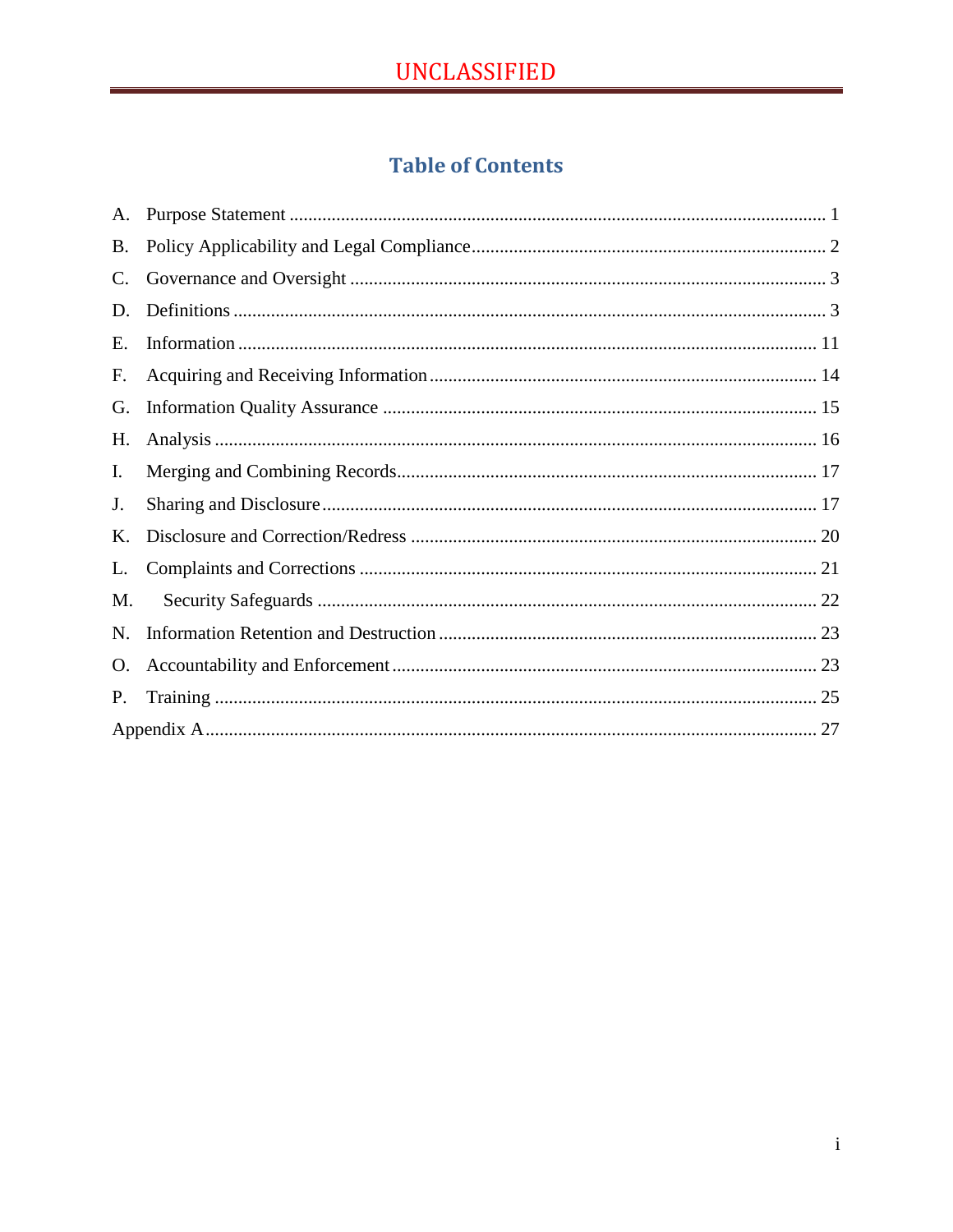### **Southern Nevada Counter-Terrorism Center Privacy, Civil Liberties and Civil Rights Protection Policy<sup>1</sup>**

#### <span id="page-2-0"></span>**A. Purpose Statement**

 $\overline{a}$ 

The purpose of the Southern Nevada Counter-Terrorism Center (SNCTC) Privacy, Civil Rights, and Civil Liberties Protection Policy (hereafter "Privacy and CR/CL Policy") is to promote the Southern Nevada Counter-Terrorism Center (hereafter "SNCTC" or "submitting agency"), source agency, and user agency (hereafter collectively referred to as "participating agencies" or "participants") conduct that complies with applicable federal, state, local, and tribal laws, regulations, and policies and assists participants in:

- Ensuring individual privacy, civil rights, civil liberties, and other protected interests.
- Increasing public safety and improving national security.
- Protecting the integrity of systems for the observation and reporting of terrorism-related criminal activity and information.
- Encouraging individuals or community groups to trust and cooperate with the justice system.
- Promoting governmental legitimacy and accountability.
- Making the most effective use of public resources allocated to public safety agencies.

The SNCTC project was initiated in response to the increased need for timely information sharing and exchange of crime-related information among members of the law enforcement community. One component of the SNCTC focuses on the development and exchange of criminal intelligence. This component focuses on the intelligence process where information is collected, integrated, evaluated, analyzed and disseminated.

The SNCTC's intelligence products and services will be made available to law enforcement agencies, criminal justice entities, and other designated organizations. All agencies participating in the SNCTC will be subject to a Memorandum of Understanding and will be required to adhere to all SNCTC policies and security requirements. The purpose of this privacy policy is to ensure safeguards and sanctions are in place to protect personal identifying data as information and intelligence are developed and exchanged.

This Privacy Policy embraces the eight Privacy Design Principles developed by the Organization of Economic Cooperation and Development's Fair Information Practices and shall be used to guide the policy wherever applicable. The eight Privacy Design Principles are:

<sup>&</sup>lt;sup>1</sup> The Southern Nevada Counter-Terrorism Center gratefully acknowledges the contributions of the Indiana Intelligence Fusion Center; the Institute for Intergovernmental Research (IIR); the United States Department of Justice, Bureau of Justice Assistance (BJA); the Organization of Economic Cooperation and Fair Information Practices; the Association of Law Enforcement Intelligence Units (LEIU); the Criminal Intelligence Coordinating Council / Global Intelligence Working Group.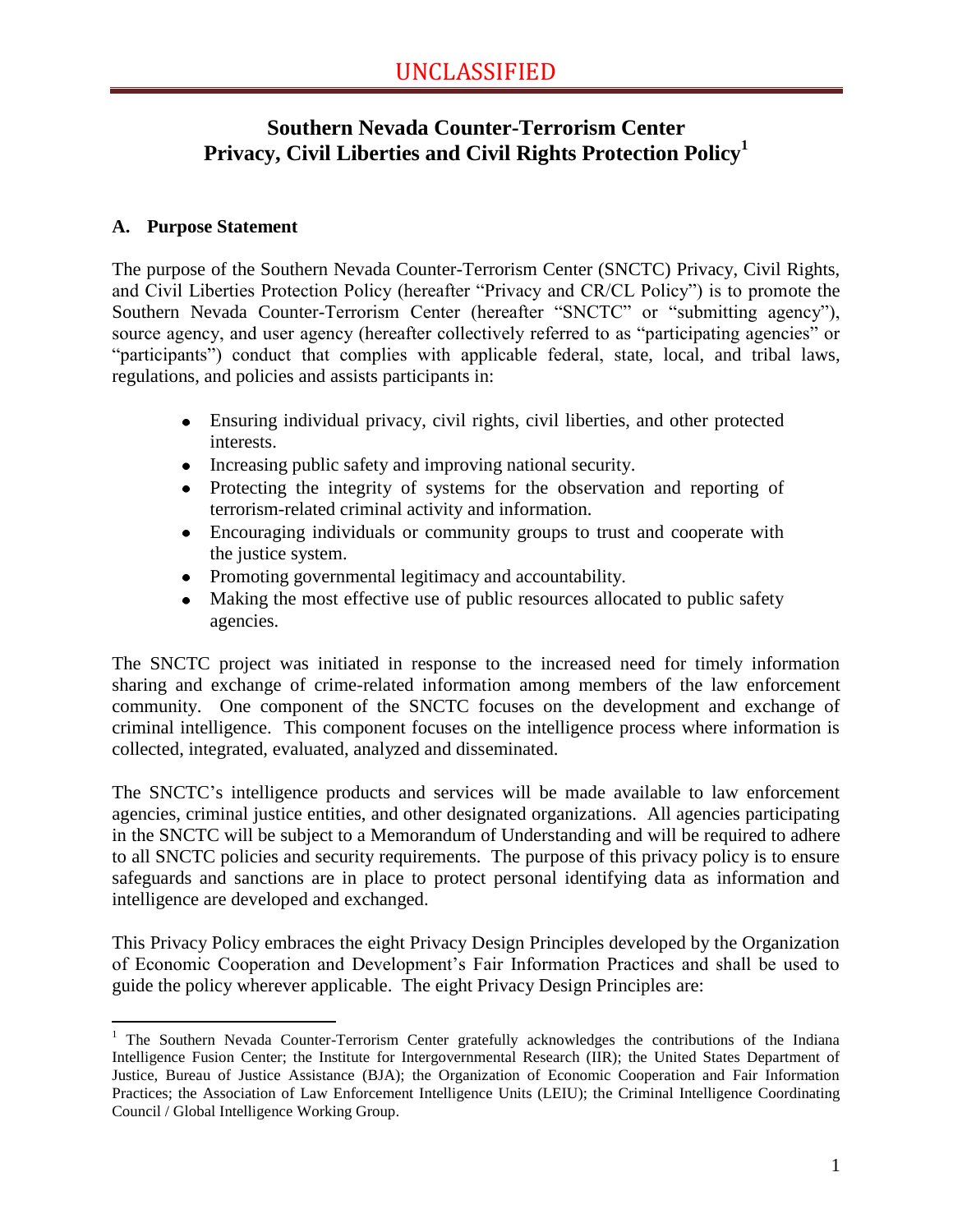- *Purpose Specification―Define agency purposes for information to help ensure agency uses of information are appropriate.*
- *Collection Limitation―Limit the collection of personal information to that required for the purposes intended.*
- *Data Quality―Ensure data accuracy.*
- *Use Limitation―Ensure appropriate limits on agency use of personal information.*
- *Security Safeguards―Maintain effective security over personal information.*
- *Openness ―Promote a general policy of openness about agency practices and policies regarding personal information.*
- *Individual Participation―Allow individual's reasonable access and opportunity to correct errors in their personal information held by the agency.*
- *Accountability―Identify, train, and hold agency personnel accountable for adhering to agency information quality and privacy policies.*

#### <span id="page-3-0"></span>**B. Policy Applicability and Legal Compliance**

All participating SNCTC personnel (including participating agency personnel and personnel providing information technology services to the SNCTC), private contractors, and other authorized participants will comply with applicable provisions of the SNCTC's Privacy and CR/CL Policy concerning personal information, including those referenced in Appendix A and the following:

- SAR information the source agency collects and the SNCTC receives.
- The ISE-SAR information identified, submitted to the shared space, and accessed by or disclosed to SNCTC personnel.
- Criminal intelligence as defined in 28 CFR Part 23 that the SNCTC collects, stores, maintains and shares.
- Criminal history information as defined in Nevada Revised Statutes (NRS) 179A.070.
- Investigative reports and investigative working files as provided in NRS 179A.070.
- Nevada Public Records Law, NRS 239 et seq.
- Homeland Security Confidential and Restricted Documents, NRS 239C.

The SNCTC will provide a printed copy of its Privacy and CR/CL Policy to all SNCTC personnel, non-agency personnel who provide services to the SNCTC, and to each source agency and SNCTC authorized user and will require both a written acknowledgement of receipt of this policy and a written agreement to comply with applicable provisions of this policy.

All SNCTC personnel, participating agency personnel, personnel providing information technology services to the agency, private contractors, and other authorized users shall comply with applicable laws protecting privacy, civil rights, and civil liberties, including, but not limited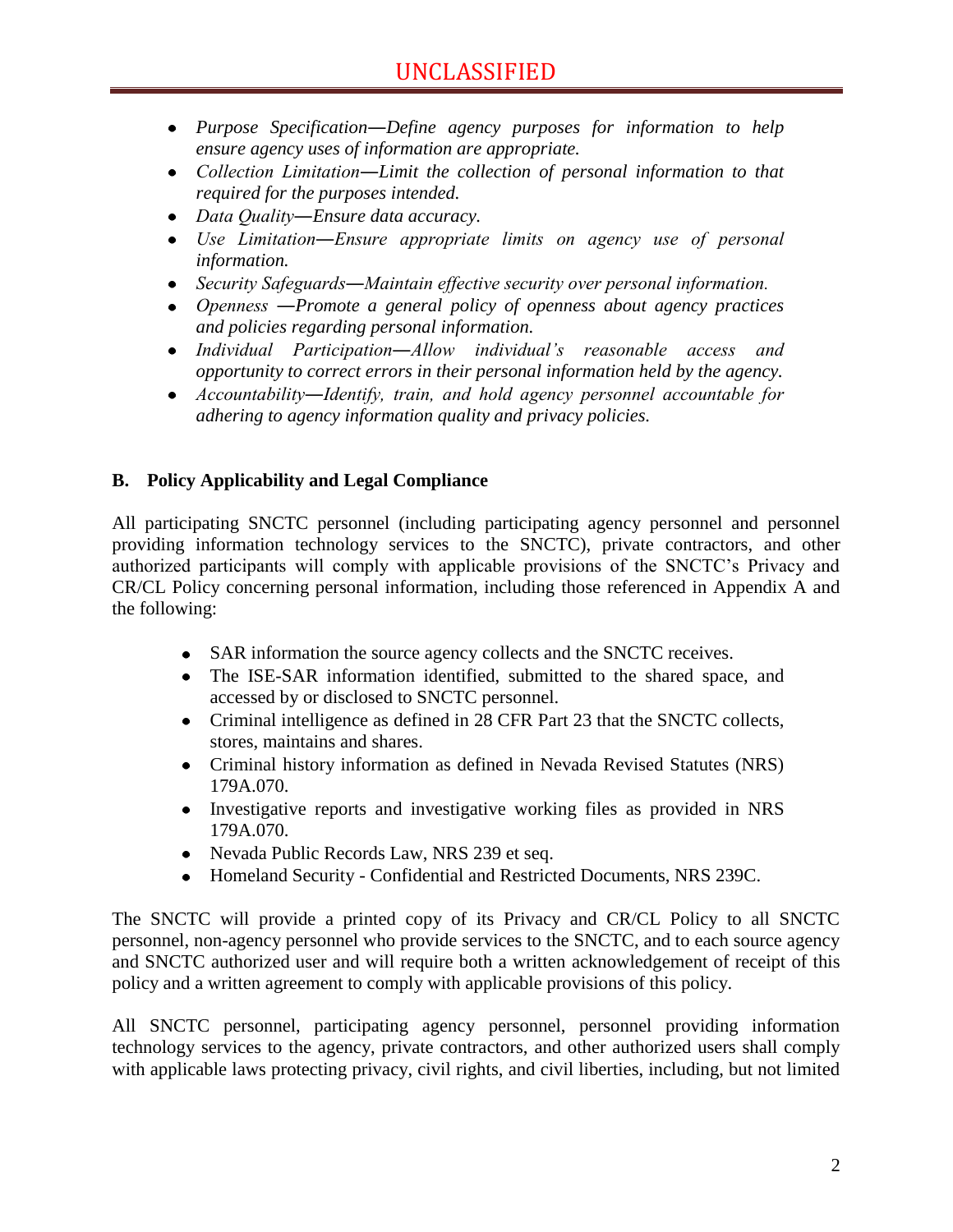to, the U.S. Constitution and state, local, and federal privacy, civil rights, civil liberties, and legal requirements applicable to the SNCTC and/or other participating agencies

The SNCTC has adopted internal operating policies that are in compliance with applicable law protecting privacy, civil rights, and civil liberties, including, but not limited to the United States Constitution, the Nevada Constitution, and all Federal, state and local laws, rules and ordinances (See Appendix A, State and Federal Laws Relevant to Seeking, Retaining and Disseminating Justice Information).

#### <span id="page-4-0"></span>**C. Governance and Oversight**

1. The Southern Nevada Counter-Terrorism Center Director will have primary responsibility for operating the SNCTC, all information and intelligence files; ISE-SAR information system operations, and coordinating personnel; the receiving, seeking, retention, evaluation, information quality, analysis, destruction, sharing or disclosure of SAR and ISE-SAR information; and enforcing the provisions of this policy.

The SNCTC is guided by a designated Board of Governors, that liaises with the community to ensure that privacy and civil rights are protected as provided in this policy and by the SNCTC's information gathering and collection, retention, and dissemination processes and procedures.

2. The SNCTC's Board of Governors is guided by a trained Privacy Officer who is contracted or assigned by the SNCTC Director to assist in enforcing the provisions of this policy and who, in addition to other responsibilities, will receive reports regarding alleged errors and violations of the provisions of this policy. The Privacy Officer can be contacted at the following address: [Privacy@snctc.org.](mailto:Privacy@snctc.org)

#### <span id="page-4-1"></span>**D. Definitions**

**Access**—Data access is being able to get to (usually having permission to use) particular data on a computer. Web access means having a connection to the World Wide Web through an access provider or an online service provider. Data access is usually specified as read-only and read/write access.

With regard to the ISE, access refers to the business rules, means, and processes by and through which ISE participants obtain terrorism-related information, to include homeland security information, terrorism information, and law enforcement information acquired in the first instance by another ISE participant.

**Acquisition**—The means by which an ISE participant obtains information through the exercise of its authorities, for example, through human intelligence collection or from a foreign partner. For the purposes of this definition, acquisition does not refer either to the obtaining of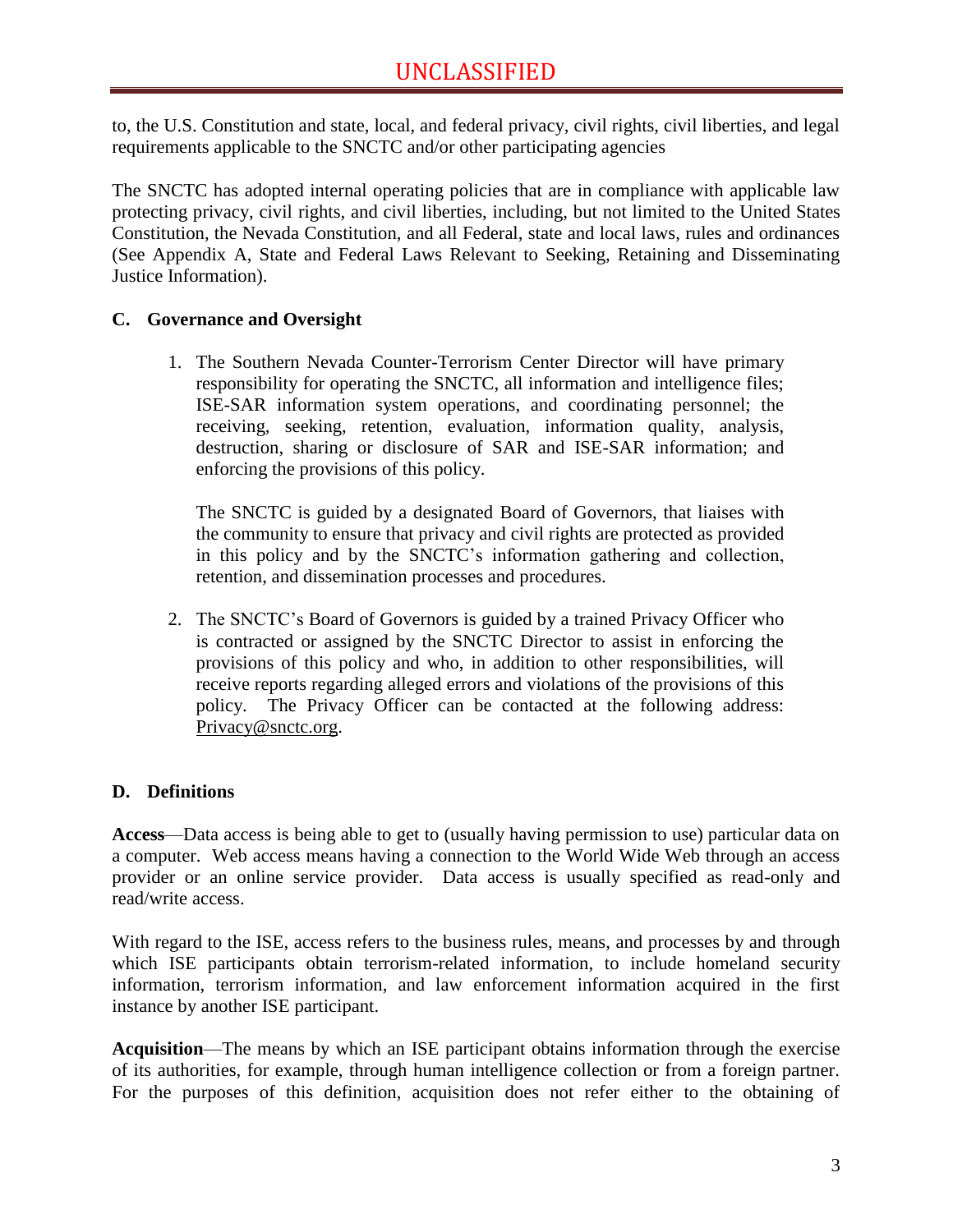information widely available to other ISE participants through, for example, news reports or to the obtaining of information shared with them by another ISE participant who originally acquired the information.

**Agency**—The Southern Nevada Counter-Terrorism Center (SNCTC) and all agencies that access, contribute, and share information in the SNCTC's justice information system.

**Audit Trail**—A generic term for recording (logging) a sequence of activities. In computer and network contexts, an audit trail tracks the sequence of activities on a system, such as user log-ins and log-outs. More expansive audit trail mechanisms would record each user's activity in detail—what commands were issued to the system, what records and files were accessed or modified, etc.

Audit trails are a fundamental part of computer security, used to trace (usually retrospectively) unauthorized users and uses. They can also be used to assist with information recovery in the event of a system failure.

**Center**—Center refers to the Southern Nevada Counter-Terrorism Center (SNCTC).

**Civil Liberties**—Fundamental individual rights, such as freedom of speech, press, or religion; due process of law; and other limitations on the power of the government to restrain or dictate the actions of individuals. They are the freedoms that are guaranteed by the Bill of Rights, the first ten Amendments to the Constitution of the United States. Civil liberties offer protection to individuals from improper government action and arbitrary governmental interference. Generally, the term "civil rights" involves positive (or affirmative) government action, while the term "civil liberties" involves restrictions on government.

**Civil Rights**—The term "civil rights" refers to governments' role in ensuring that all citizens have equal protection under the law and equal opportunity to exercise the privileges of citizenship regardless of race, religion, gender, or other characteristics unrelated to the worth of the individual. Civil rights are, therefore, obligations imposed on government to promote equality. More specifically, they are the rights to personal liberty guaranteed to all United States citizens by the Thirteenth and Fourteenth Amendments and by acts of Congress.

**Confidentiality**—Confidentiality is closely related to privacy but is not identical. It refers to the obligations of individuals and institutions to use information under their control appropriately once it has been disclosed to them. One observes rules of confidentiality out of respect for and to protect and preserve the privacy of others. See Privacy.

**Data—**Elements of information.

**Disclosur**e—The release, transfer, provision of access to, sharing, publication, or divulging of personal information in any manner—electronic, verbal, or in writing—to an individual, agency, or organization outside the agency that collected it. Disclosure is an aspect of privacy, focusing on information which may be available only to certain people for certain purposes but which is not available to everyone.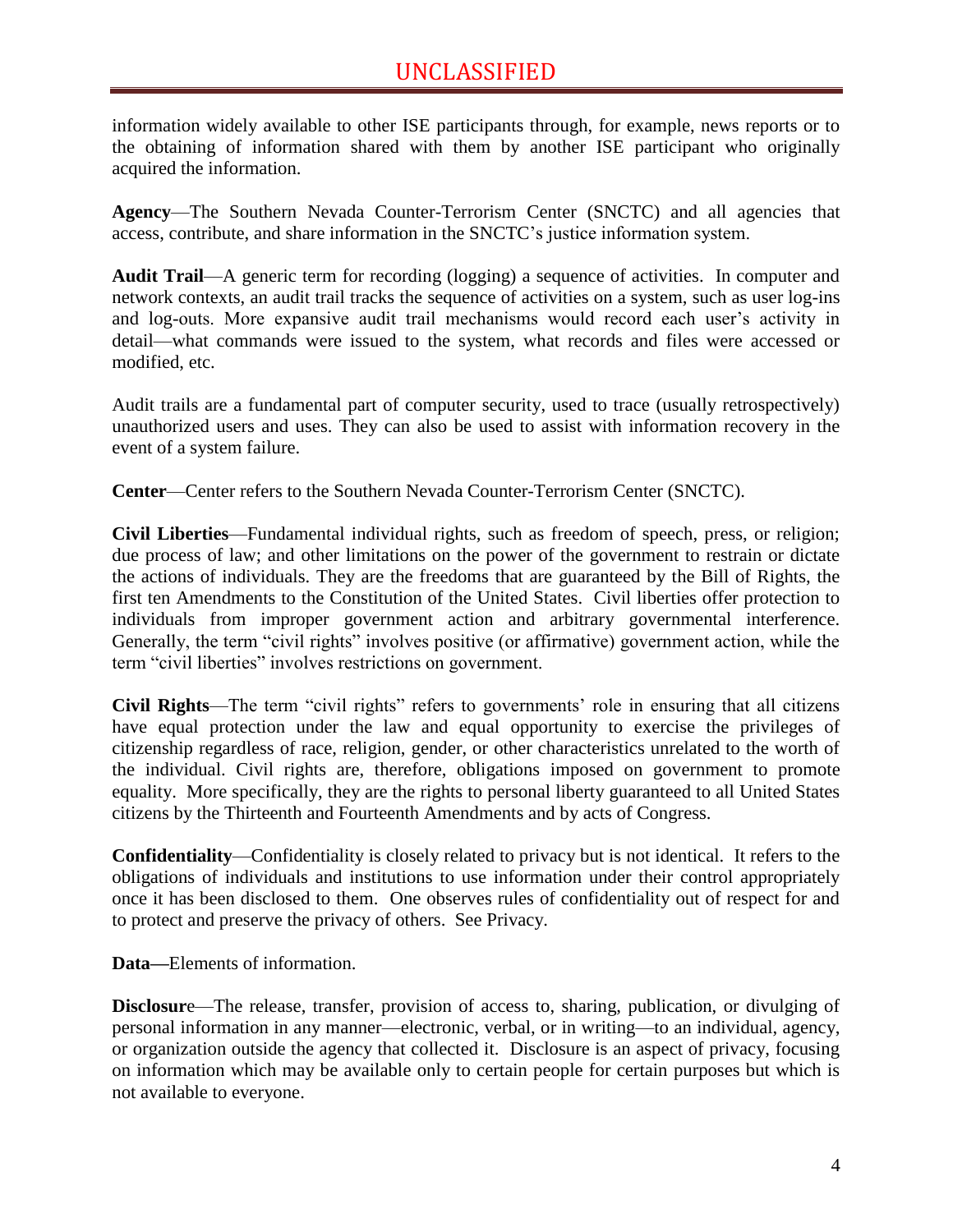**Fusion Center—A** collaborative effort of two or more agencies that provide resources, expertise, and information to a designated government agency or agency component with the goal of maximizing its ability to detect, prevent, investigate, and respond to criminal and terrorist activity.

**Homeland Security Information**—As defined in Section 892(f)(1) of the Homeland Security Act of 2002 and codified at 6 U.S.C. § 482(f)(1), homeland security information means any information possessed by a federal, state, or local agency that (a) relates to a threat of terrorist activity; (b) relates to the ability to prevent, interdict, or disrupt terrorist activity; (c) would improve the identification or investigation of a suspected terrorist or terrorist organization; or (d) would improve the response to a terrorist act.

**Information**—Information includes any data about people, organizations, events, incidents, or objects, regardless of the medium in which it exists. Information received by law enforcement agencies can be categorized into four general areas: general data, tips and leads data, suspicious activity reports, and criminal intelligence information.

**Information Quality**—Information quality refers to various aspects of the information; the accuracy and validity of the actual values of the data, data structure, and database/data repository design. Traditionally, the basic elements of information quality have been identified as accuracy, completeness, currency, reliability, and context/meaning. Today, information quality is being more fully described in multidimensional models, expanding conventional views of the topic to include considerations of accessibility, security, and privacy.

**ISE—**Information Sharing Environment. A trusted partnership among all levels of government, the private sector, and foreign partners to detect, prevent, preempt and mitigate the effects of terrorism against territory, people, and interests of the United States of America. This partnership enables the trusted, secure, and appropriate exchange of terrorism information, in the first instance, across the five federal communities; to and from the state, local and tribal governments, foreign allies, and the private sector; and at all levels of security classifications. (Baseline Capabilities 3/10/08 p. 57)

**ISE**-**SAR**—A suspicious activity report that has been determined, pursuant to a two-part process, to have a potential terrorism nexus. ISE-SAR business rules will serve as a unifying process to support the reporting, tracking, processing, storage, and retrieval of terrorism-related suspicious activity reports across the ISE.

**ISE-SAR Information Exchange Package Documentation (IEPD)** A schema that facilitates the posting and sharing of ISE-SAR information. The ISE-SAR IEPD is used to represent ISE information in two different data formats:

(1) The **Detailed format** includes information contained in all data elements set forth in Section IV of the ISE-SAR FS ("ISE-SAR Exchange Data Model"), including fields denoted as privacy fields.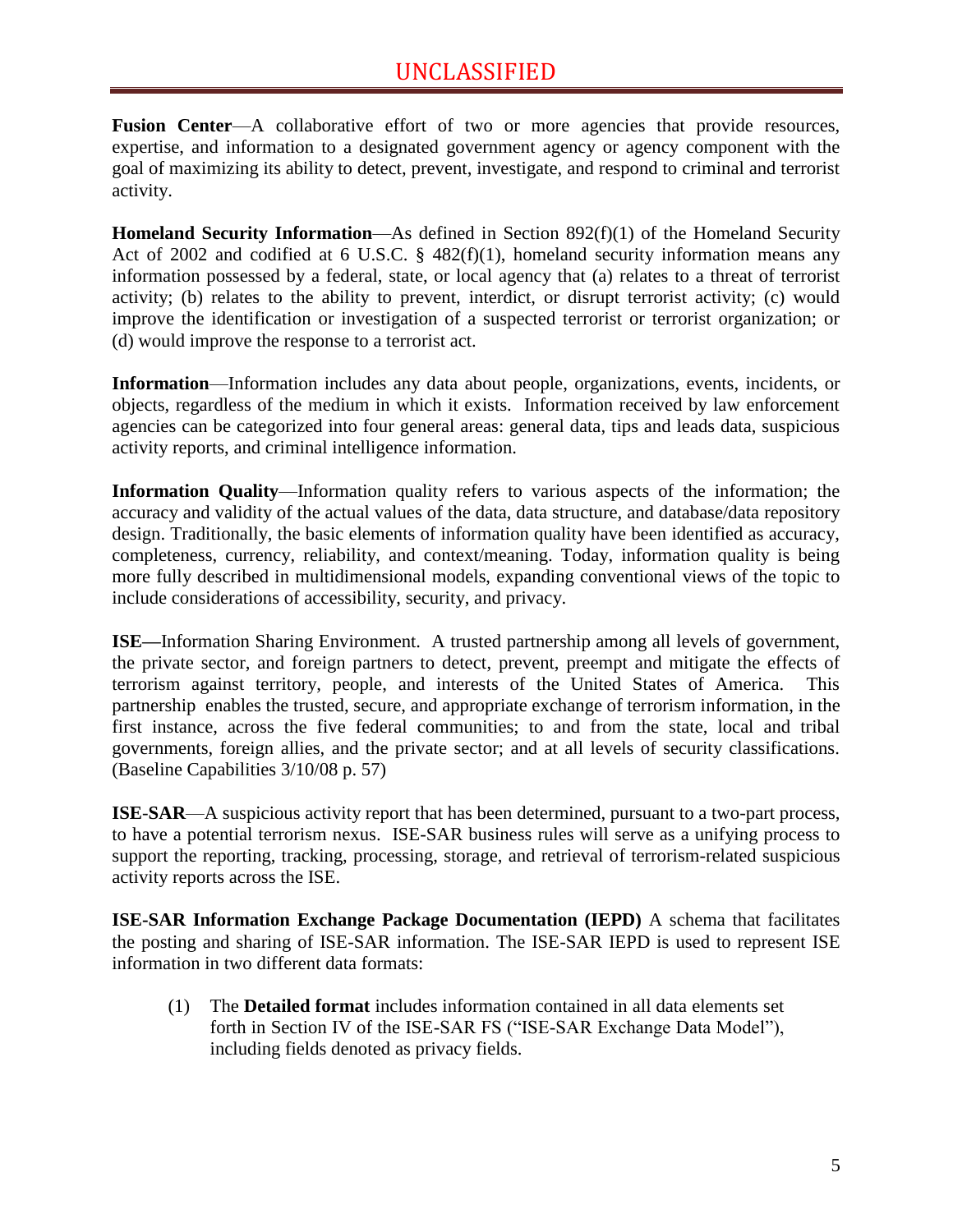(2) The **Summary format** excludes certain privacy fields as identified in the ISE-SAR FS. The ISE-SAR FS identifies the minimum privacy fields that must be excluded. Each ISE participant may exclude additional privacy fields from its Summary ISE-SARs, in accordance with applicable legal requirements.

**Law**—As used by this policy, law includes any local, state, or federal statute, ordinance, regulation, executive order, policy, or court rule, decision, or order as construed by appropriate local, state, or federal officials or agencies.

**Law Enforcement Information**—For purposes of the ISE, law enforcement information means any information obtained by or of interest to a law enforcement agency or official that is both (a) related to terrorism or the security of our homeland and (b) relevant to a law enforcement mission, including but not limited to information pertaining to an actual or potential criminal, civil, or administrative investigation or a foreign intelligence, counterintelligence, or counterterrorism investigation; assessment of or response to criminal threats and vulnerabilities; the existence, organization, capabilities, plans, intentions, vulnerabilities, means, methods, or activities of individuals or groups involved or suspected of involvement in criminal or unlawful conduct or assisting or associated with criminal or unlawful conduct; the existence, identification, detection, prevention, interdiction, or disruption of or response to criminal acts and violations of the law; identification, apprehension, prosecution, release, detention, adjudication, supervision, or rehabilitation of accused persons or criminal offenders; and victim/witness assistance.

**Logs**—See Audit Trail. Logs are a necessary part of an adequate security system because they are needed to ensure that data is properly tracked and that only authorized individuals can access the system and the data.

**Need to Know—**As a result of jurisdictional, organizational, or operational necessities, access to sensitive information or intelligence is necessary for the conduct of an individual's official duties as part of an organization that has a right to know the information in the performance of a law enforcement, homeland security, or counter-terrorism activity, such as to further an investigation or meet another law enforcement requirement.

**Participating Agencies—Participating agencies, for purposes of the EE Initiative, include** source **[the agency or entity that originates SAR (and, when authorized, ISE-SAR) information**], submitting (the agency or entity posting ISE-SAR information to the shared space), and user (an agency or entity authorized by the submitting agency or other authorized agency or entity to access ISE-SAR information, including information in the shared space(s), and which may include analytical or operational component(s) of the submitting or authorizing agency or entity) agencies, in support of their responsibility to collect, document, process, access, or use SAR and ISE-SAR information.

**Personal Data**—Personal data refers to any information that relates to an identifiable individual. See also Personally Identifiable Information.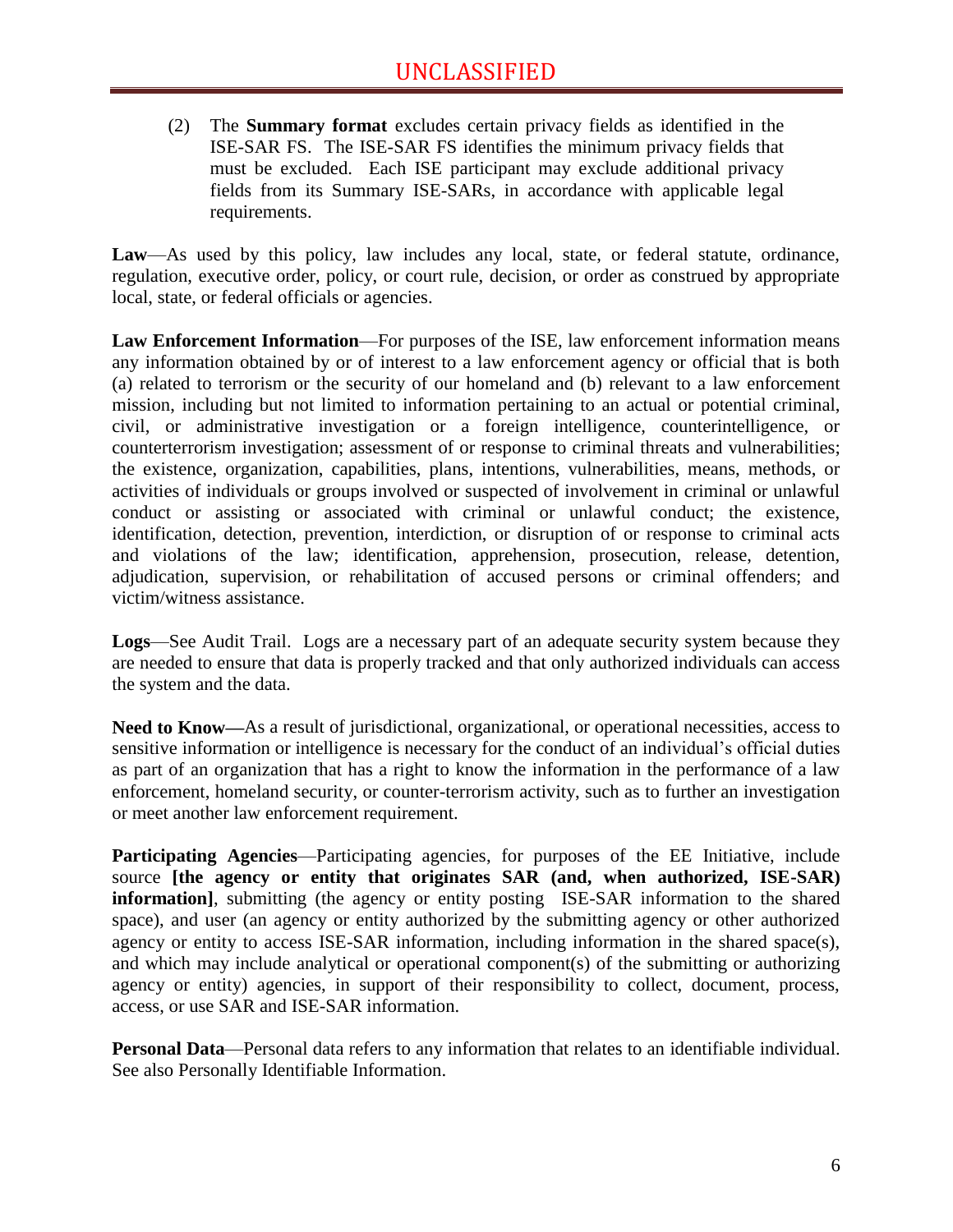**Personally Identifiable Information—**Personally identifiable information is one or more pieces of information that, when considered together or in the context of how the information is presented or gathered, are sufficient to specify a unique individual. The pieces of information can be:

- Personal characteristics (such as height, weight, gender, sexual orientation, date of birth, age, hair color, eye color, race, ethnicity, scars, marks, tattoos, gang affiliation, religious affiliation, place of birth, mother's maiden name, distinguishing features, and biometrics information such as fingerprints, DNA, and retinal scans).
- A unique set of numbers or characters assigned to a specific individual (including name, address, phone number, social security number, e-mail address, driver's license number, financial account or credit card number and associated PIN number, Automated Integrated Fingerprint Identification System [AFIS] identifier, or booking or detention system number).
- Descriptions of event(s) or points in time (for example, information in documents such as police reports, arrest reports, and medical records).
- Descriptions of location(s) or place(s) (including geographic information systems [GIS] locations, electronic bracelet monitoring information, etc.).

**Privacy**—Individuals' interests in preventing the inappropriate collection, use, and release of personal information. Privacy interests include privacy of personal behavior, privacy of personal communications, and privacy of personal data. Other definitions of privacy include the right to be physically left alone (solitude); to be free from physical interference, threat, or unwanted touching (assault, battery); or to avoid being seen or overheard in particular contexts.

**Privacy Fields**—Data fields in ISE-SAR IEPDs that contain personal information.

**Privacy Policy—A** written, published statement that articulates the policy position of an organization on how it handles the personal information that it gathers and uses in the normal course of business. The policy should include information relating to the processes of information collection, analysis, maintenance, disclosure, and access. The purpose of the privacy policy is to articulate that the agency/center will adhere to those legal requirements and agency/center policy determinations that enable gathering and sharing of information to occur in a manner that protects personal privacy interests. A well-developed and -implemented privacy policy uses justice entity resources wisely and effectively; protects the agency, the individual, and the public; and promotes public trust.

**Privacy Protection—A** process of maximizing the protection of privacy, civil rights, and civil liberties when collecting and sharing information in the process of protecting public safety and public health.

**Protected Information**—Protected information is information about any individual that is subject to information privacy or other legal protections under the Constitution and laws of the United States and the State of Nevada. These protections are derived from applicable state and local laws and ordinances. It also includes organizations as expressly provided in this policy.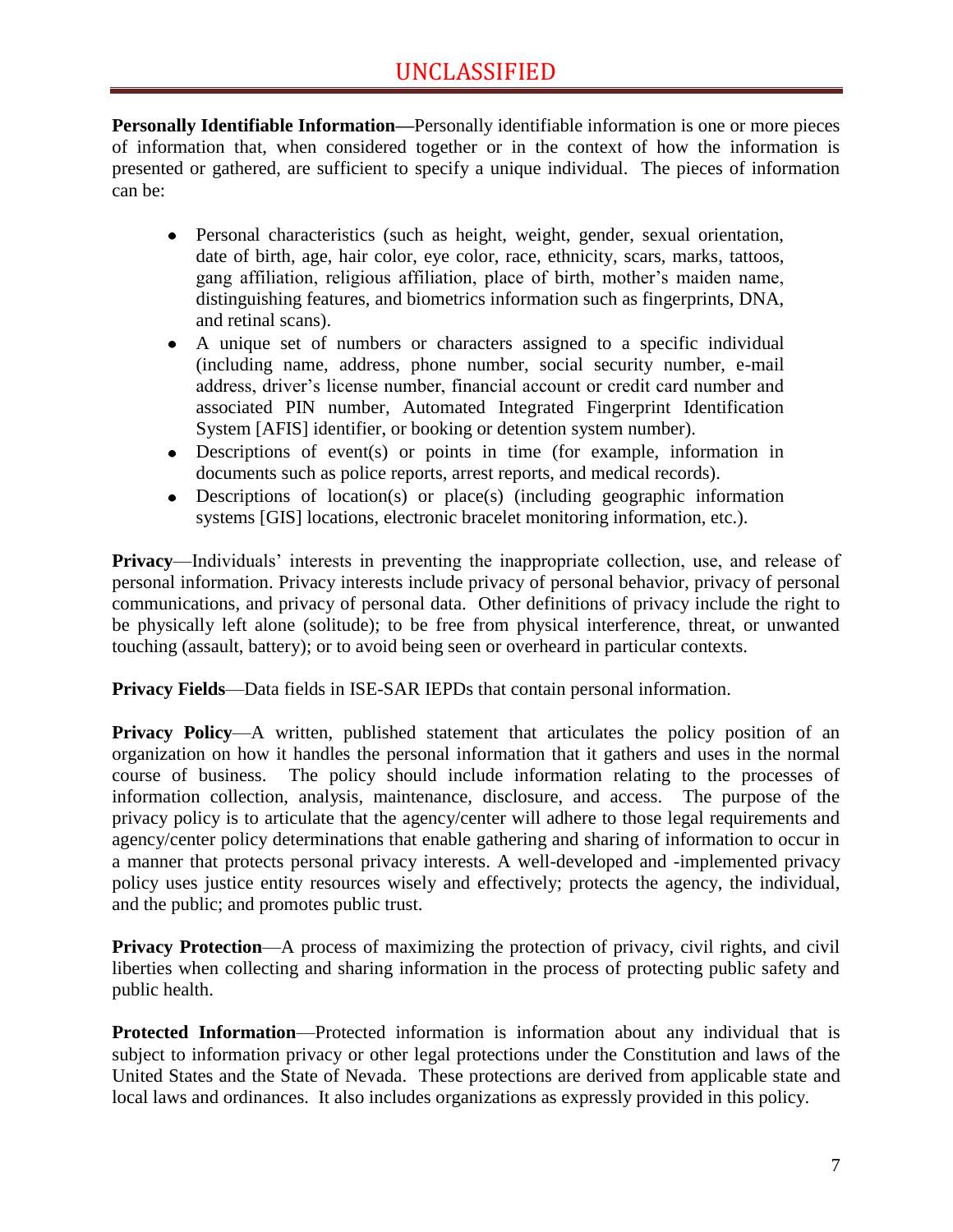**Public**—Public includes:

- Any person and any for-profit or nonprofit entity, organization, or association.
- Any governmental entity for which there is no existing specific law authorizing access to the agency's/center's information.
- Media organizations.
- Entities that seek, receive, or disseminate information for whatever reason, regardless of whether it is done with the intent of making a profit, and without distinction as to the nature or intent of those requesting information from the agency.

Public does not include:

- Employees of the agency.
- People or entities—private or governmental—who assist the agency/center in the operation of the justice information system.
- Public agencies whose authority to access information gathered and retained by the agency/center is specified in law.

**Record**—Any item, collection, or grouping of information that includes personally identifiable information and is maintained, collected, used, or disseminated by or for the collecting agency or organization.

**Retention**—Refer to Storage.

**Right to Know—**Based on having legal authority or responsibility or pursuant to an authorized agreement, an agency or organization is authorized to access sensitive information and intelligence in the performance of a law enforcement, homeland security, or counterterrorism activity.

**Role-Based Access**—A type of access that uses roles to determine rights and privileges. A role is a symbolic category of users that share the same security privilege.

**Security**—The range of administrative, technical, and physical business practices and mechanisms that aim to preserve privacy and confidentiality by restricting information access to authorized users for authorized purposes. Computer and communications security efforts also have the goal of ensuring the accuracy and timely availability of data for the legitimate user set, as well as promoting failure resistance in the electronic systems overall.

**Shared Space**—A networked data and information repository which is under the control of submitting agencies and which provides terrorism-related information, applications, and services to other ISE participants.

**Sharing**—The act of one ISE participant disseminating or giving homeland security information, terrorism information, or law enforcement information to another ISE participant.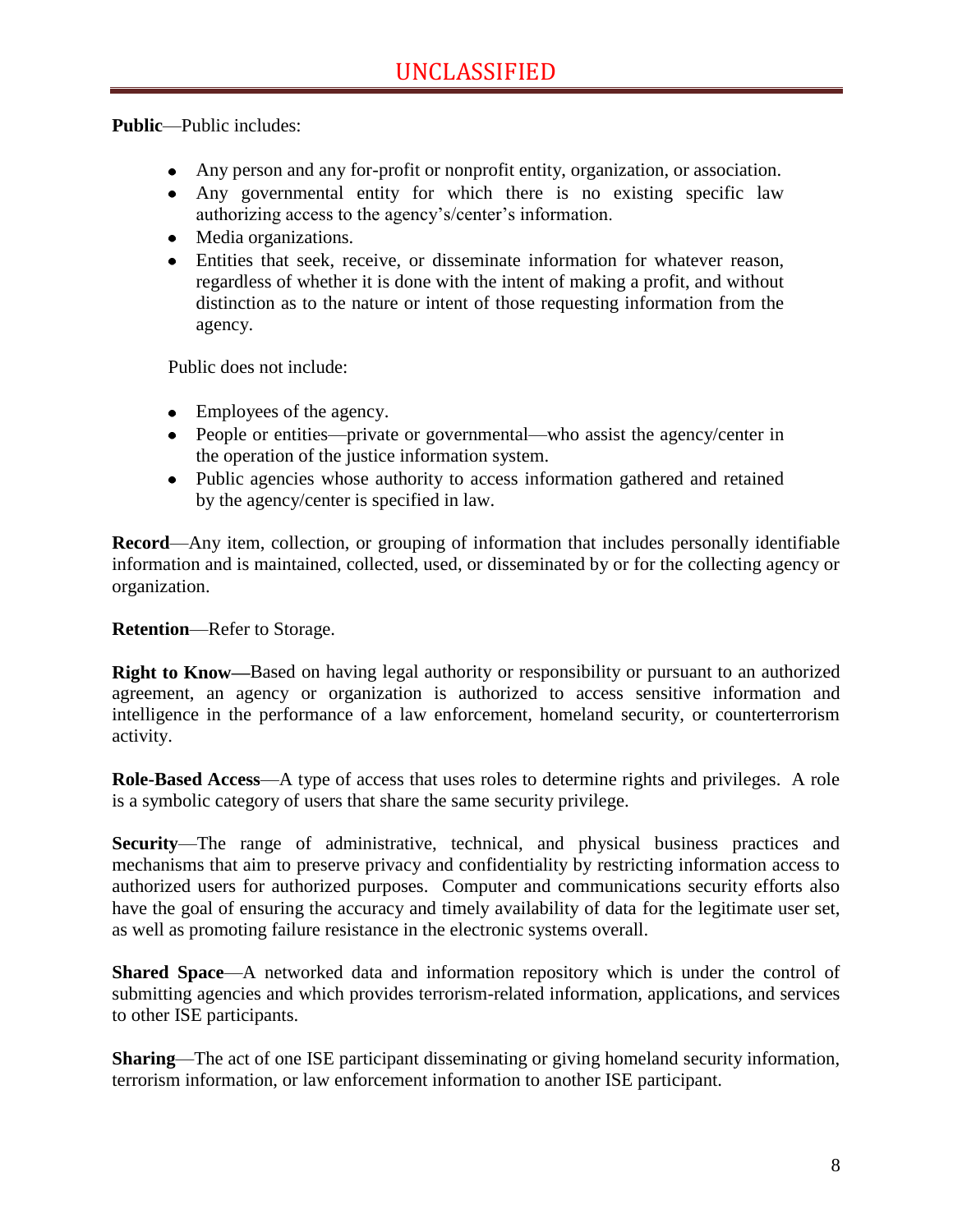**Source Agency**—The agency or entity that originates SAR (and, when authorized, ISE-SAR) information.

**Storage**—In a computer, storage is the place where data is held in an electromagnetic or optical form for access by a computer processor. There are two general usages:

- 1. Storage is frequently used to mean the devices and data connected to the computer through input/output operations—that is, hard disk and tape systems and other forms of storage that do not include computer memory and other incomputer storage. This meaning is probably more common in the Information Technology industry than the second meaning.
- 2. In a more formal usage, storage has been divided into (1) primary storage, which holds data in memory (sometimes called random access memory or RAM) and other "built-in" devices such as the processor's L1 cache, and (2) secondary storage, which holds data on hard disks, tapes, and other devices requiring input/output operations.

Primary storage is much faster to access than secondary storage because of the proximity of the storage to the processor or because of the nature of the storage devices. On the other hand, secondary storage can hold much more data than primary storage.

With regard to the ISE, storage (or retention) refers to the storage and safeguarding of terrorismrelated information, to include homeland security information, terrorism information, and law enforcement information relating to terrorism or the security of our homeland by both the originator of the information and any recipient of the information.

**Submitting Agency**—The agency or entity providing ISE-SAR information to the shared space.

**Suspicious Activity—Defined in the ISE-SAR Functional Standard (Version 1.5) as "observed** behavior reasonably indicative of preoperational planning related to terrorism or other criminal activity." Examples of suspicious activity include surveillance, photography of sensitive infrastructure facilities, site breach or physical intrusion, cyberattacks, testing of security, etc.

**Suspicious Activity Report (SAR)—**Official documentation of observed behavior reasonably indicative of preoperational planning related to terrorism or other criminal activity. Suspicious activity report (SAR) information offers a standardized means for feeding information repositories or data analysis tools. Patterns identified during SAR information analysis may be investigated in coordination with the reporting agency and, if applicable, a state or regional fusion center. SAR information is not intended to be used to track or record ongoing enforcement, intelligence, or investigatory activities, nor is it designed to support interagency calls for service.

**Terrorism Information—Consistent with Section 1016(a)(4) of the Intelligence Reform and** Terrorism Prevention Act of 2004 (IRTPA), all information relating to (a) the existence, organization, capabilities, plans, intentions, vulnerabilities, means of finance or materials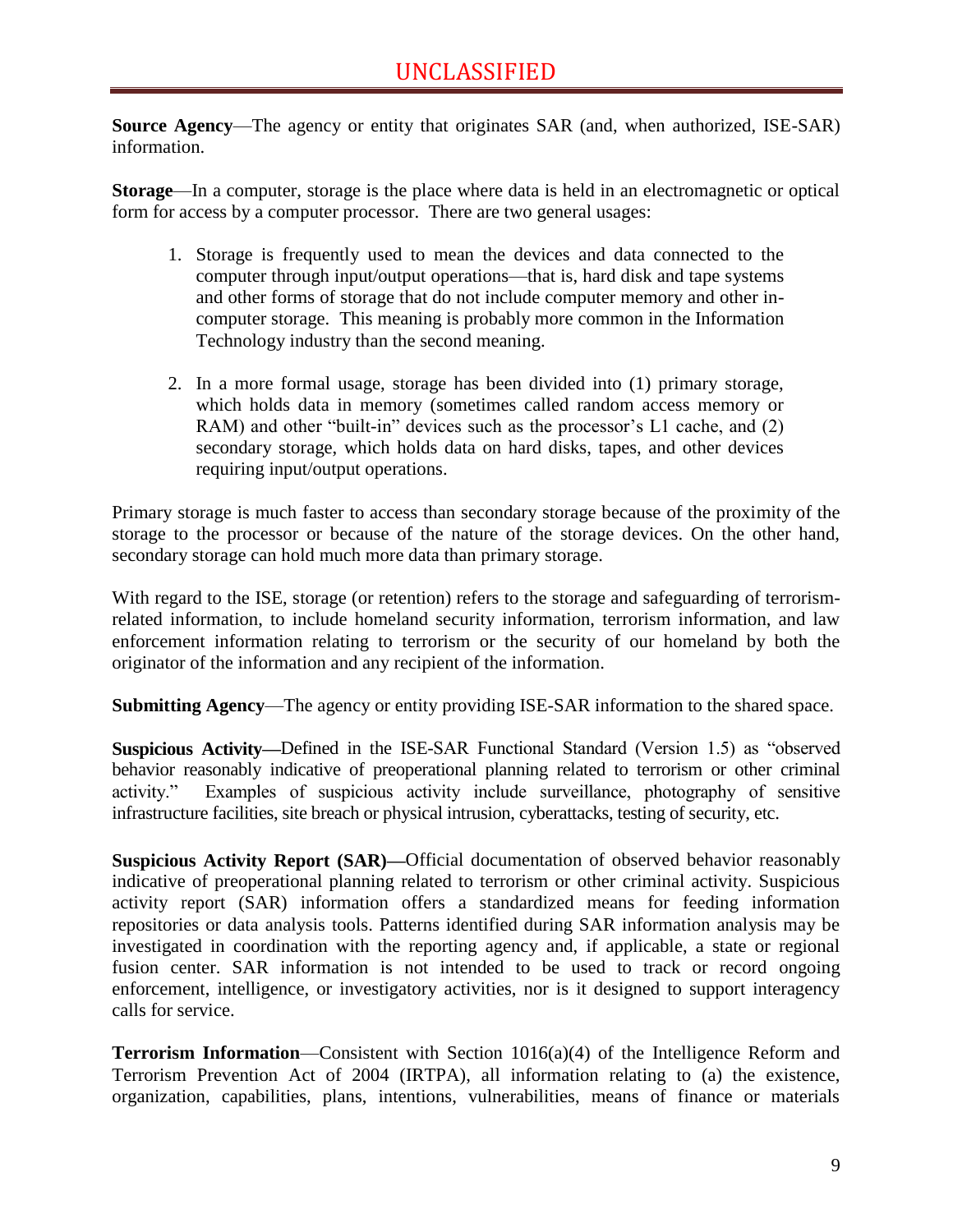support, or activities of foreign or international terrorist groups or individuals or of domestic groups or individuals involved in transnational terrorism; (b) threats posed by such groups or individuals to the United States, United States persons, or United States interests or to those interests of other nations; (c) communications of or by such groups or individuals; or (d) other groups or individuals reasonably believed to be assisting or associated with such groups or individuals.

**Terrorism-Related Information**—In accordance with the IRTPA, as recently amended by the 9/11 Commission Act enacted on August 3, 2007 (P.L. 110-53), the ISE facilitates the sharing of terrorism and homeland security information, as defined in the IRTPA Section  $1016(a)(5)$  and the Homeland Security Act 892(f)(1) (6 U.S.C. § 482(f)(1)). See also *Information Sharing Environment Implementation Plan* (November 2006) and Presidential Guidelines 2 and 3 (the ISE will facilitate the sharing of "terrorism information," as defined in IRTPA, as well as the following categories of information to the extent that they do not otherwise constitute "terrorism" information": (1) homeland security information as defined in Section  $892(f)(1)$  of the Homeland Security Act of 2002 (6 U.S.C. § 482(f)(1)) and (2) law enforcement information relating to terrorism or the security of our homeland). Such additional information includes intelligence information.

Weapons of Mass Destruction (WMD) information as a fourth (third statutory) category of ISE information is not called for in P.L. 110-53. Rather, it amends the definition of terrorism information to include WMD information and then defines that term. WMD information probably should not technically be cited or referenced as a fourth category of information in the ISE.

**Tips and Leads Information or Data**—Generally uncorroborated reports or information generated from inside or outside a law enforcement agency that allege or indicate some form of possible criminal activity. Tips and leads are sometimes referred to as suspicious incident report (SIR), suspicious activity report (SAR), and/or field interview report (FIR) information. However, SAR information should be viewed, at most, as a subcategory of tip or lead data. Tips and leads information does not include incidents that do not have a criminal offense attached or indicated, criminal history records, or CAD data. Tips and leads information should be maintained in a secure system, similar to data that rises to the level of reasonable suspicion.

A tip or lead can come from a variety of sources, including, but not limited to, the public, field interview reports, and anonymous or confidential sources. This information may be based on mere suspicion or on a level of suspicion that is less than "reasonable suspicion" and, without further information or analysis, it is unknown whether the information is accurate or useful. Tips and leads information falls between being of little or no use to law enforcement and being extremely valuable depending on the availability of time and resources to determine its meaning.

**User—**An individual representing a participating agency who is authorized to access or receive and use a SNCTC's information and intelligence databases and resources for lawful purposes.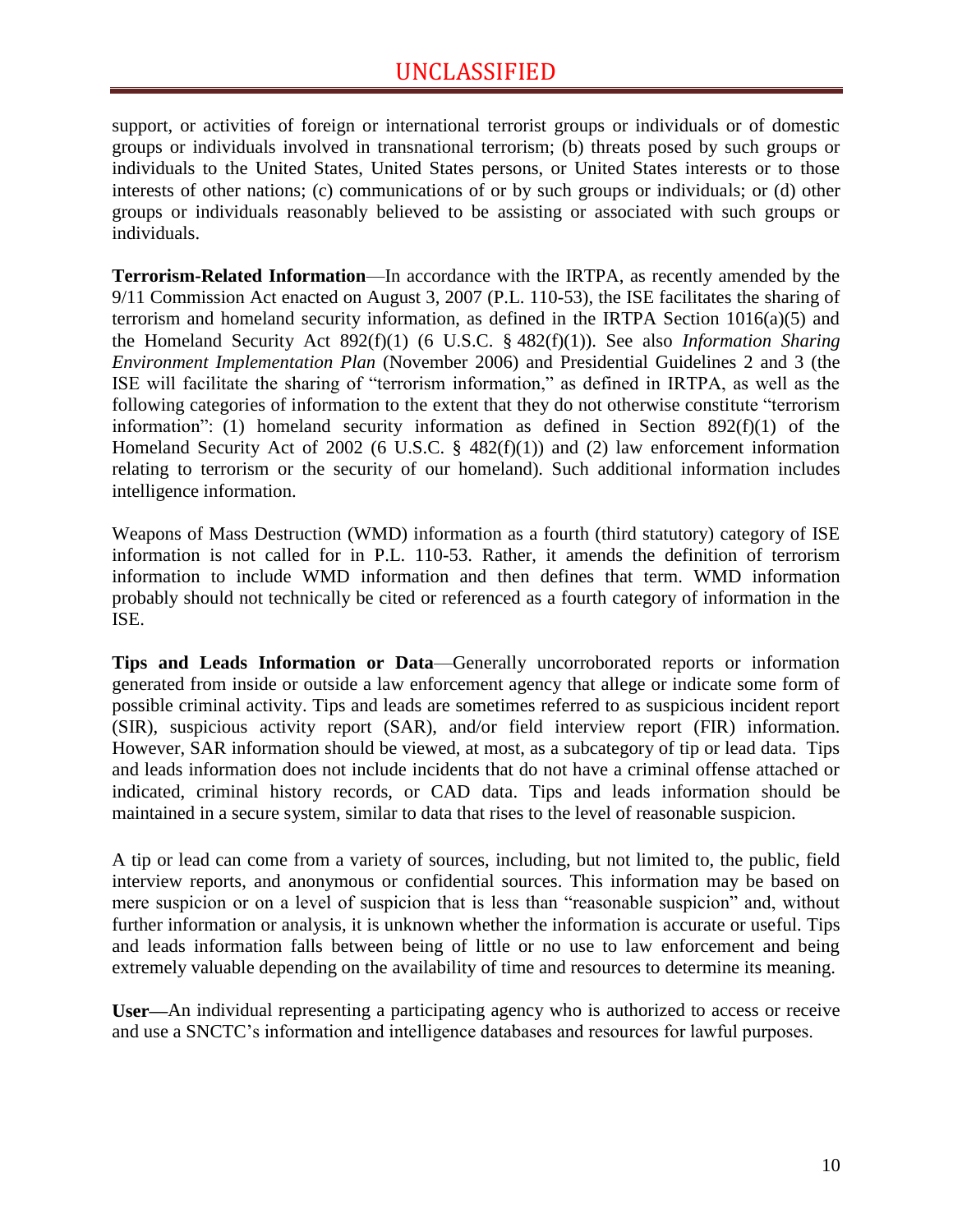**User Agency**—The agency or entity authorized by the submitting agency or other authorized agency or entity to access ISE-SAR information in the shared space(s), which may include analytical or operational component(s) of the submitting or authorizing agency or entity.

#### <span id="page-12-0"></span>**E. Information**

- 1. The SNCTC has established a mechanism to create access to existing data sources from participating entities to share data with the goal of identifying, developing, and analyzing information and intelligence related to terrorist activity and other crimes for investigative leads. This capability will facilitate integration and exchange of information between the participating agencies.
- 2. The SNCTC will seek or retain information that:
	- a. Is based on a criminal predicate or possible threat to public safety; or
	- b. Is based on reasonable suspicion that an identifiable individual or organization has committed a criminal offense or is involved in or planning criminal (including terrorist) conduct or activity that presents a threat to any individual, the community, or the nation and that the information is relevant to the criminal (including terrorist) conduct or activity; or
	- c. Is relevant to the investigation and prosecution of suspected criminal (including terrorist) incidents; the resulting justice system response; the enforcement of sanctions, orders, or sentences; or the prevention of crime; or
	- d. is useful in a crime analysis or in the administration of criminal justice and public safety (including topical searches); and he source of the information is reliable and verifiable or limitations on the quality of the information are identified; and the information was collected in a fair and lawful manner, with the knowledge and consent of the individual, if appropriate.
- 3. The SNCTC may retain information that is based on a level of suspicion that is less than "reasonable suspicion," such as tips and leads or suspicious activity report (SAR) information, however this information will be kept separate and segregated from criminal intelligence files and criminal history information.
- 4. The SNCTC will not seek or retain, and information-originating agencies will agree not to submit, information about individuals or organizations solely on the basis of their religious, political, or social views or activities; their participation in a particular non-criminal organization or lawful event; or their race, ethnicity, citizenship, place of origin, age, disability, gender, or sexual orientation.
- 5. The SNCTC applies labels to agency-originated information (or ensures that the originating agency has applied labels) to indicate to the accessing authorized user that: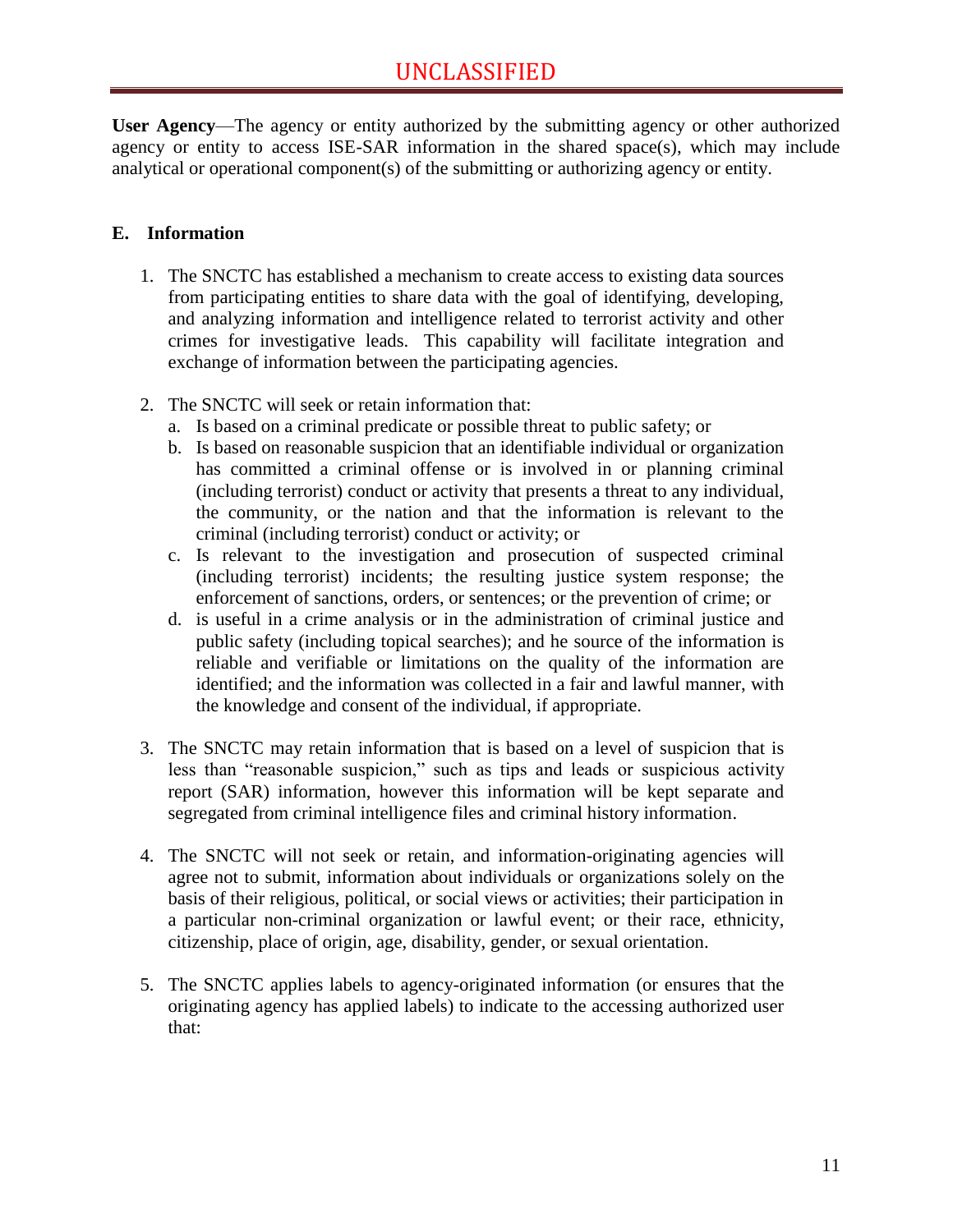- The information is subject to Federal and Nevada state laws restricting access, use, or disclosure, including, but not limited to, 18 USC 2721, et seq., NRS 179A, 239 and 239C.210; and
- The information is protected information, as defined by the SNCTC, to include personal data on any individual (see definitions of "protected information" and "personal data" in Section D of this policy), and, to the extent expressly provided in this policy, includes organizational entities.
- 6. The SNCTC personnel will, upon receipt of information, assess the information to determine or review its nature, usability, and quality. Personnel will assign categories to the information (or ensure that the originating agency will assign categories to the information) to reflect the assessment, such as:
	- a. Whether the information consists of tips and leads data, suspicious activity reports, criminal history or intelligence information, case records, conditions of supervision, or case progress, etc.;
	- b. The nature of the source as it affects veracity (for example, anonymous tip, trained interviewer or investigator, public record, private sector);
	- c. The reliability of the source (for example, reliable, usually reliable, unreliable, unknown); and
	- d. The validity of the content (for example, confirmed, probable, doubtful, cannot be judged).
- 7. At the time a decision is made to retain information, it will be labeled (by record, data set, or system of records), to the maximum extent feasible, pursuant to applicable limitations on access and sensitivity of disclosure to:
	- a. Protect confidential sources and police undercover techniques and methods;
	- b. Not interfere with or compromise pending criminal investigations;
	- c. Protect an individual's right of privacy, civil rights, and civil liberties; and
	- d. Provide legally required protection based on the individual's status as a child, sexual abuse victim, resident of a substance abuse treatment program, resident of a mental health treatment program, or resident of a domestic abuse shelter.
- 8. The classification of existing information will be re-evaluated whenever:
	- a. New information is added that has an impact on access limitations or the sensitivity of disclosure if the information; or
	- b. There is a change in the use of the information affecting access or disclosure limitations; for example, the information becomes part of court proceedings for which there are different public access laws.
- 9. SNCTC personnel are required to adhere to the following practices and procedures for the receipt, collection, assessment, storage, access, dissemination, retention, and security of tips and leads and suspicious activity report (SAR) information. SNCTC personnel will: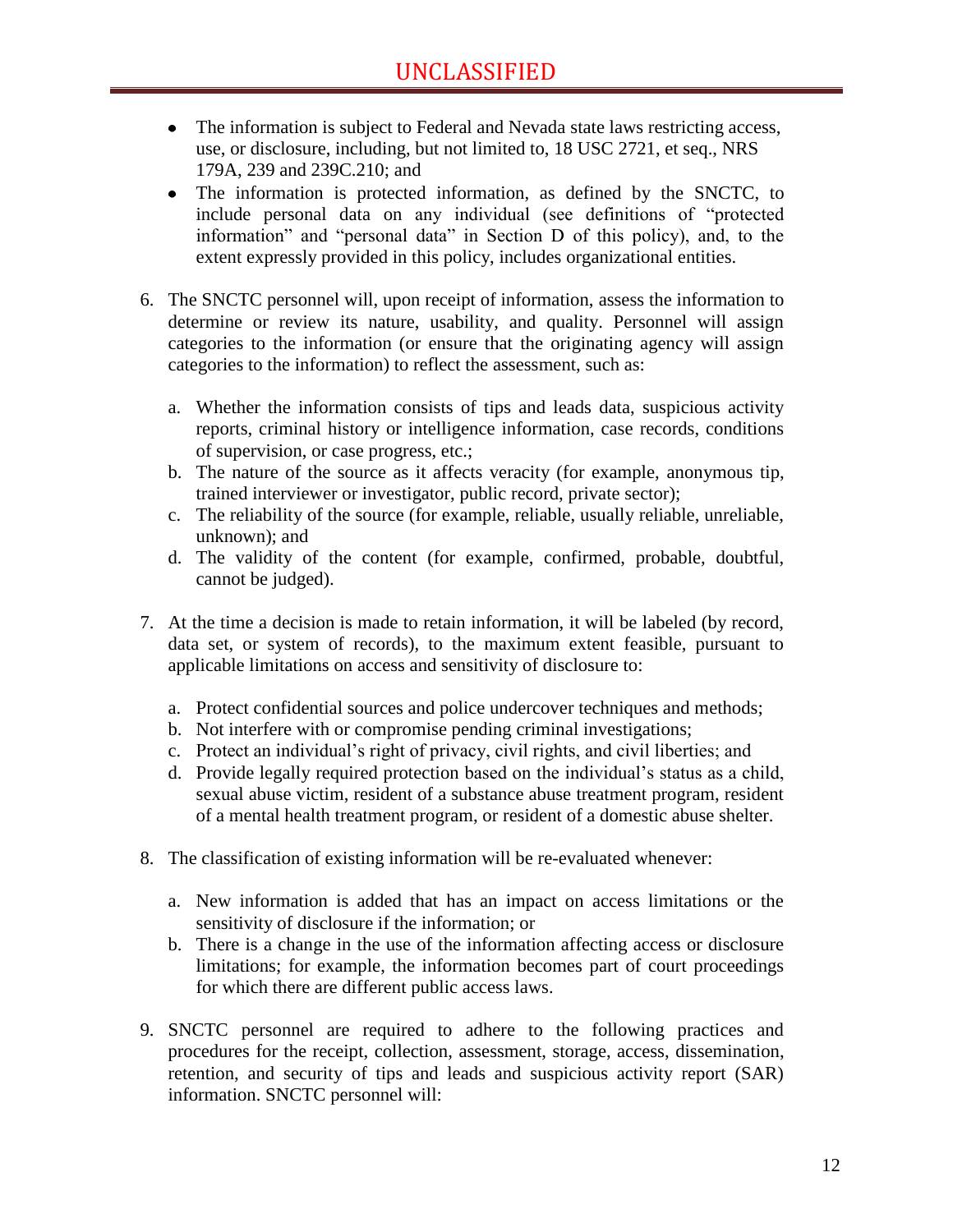## UNCLASSIFIED

- a. Prior to allowing access to or dissemination of the information, ensure that attempts to validate or refute the information have taken place and that the information has been assessed for sensitivity and confidence by subjecting it to an evaluation or screening process to determine its credibility and value and categorize the information as unsubstantiated or uncorroborated if attempts to validate or determine the reliability of the information have been unsuccessful. The SNCTC will use a standard reporting format and data collection codes for SAR information.
- b. Store the information using the same storage method used for data that rises to the level of reasonable suspicion and includes an audit and inspection process, supporting documentation, and labeling of the data to delineate it from other information.
- c. Allow access to or disseminate the information using the same (or a more restrictive) access or dissemination standard that is used for data that rises to the level of reasonable suspicion (for example, "need-to-know" and "right-to") know" access or dissemination).
- d. Regularly provide access to or disseminate the information in response to an interagency inquiry for law enforcement, homeland security, or public safety and analytical purposes or provide an assessment of the information to any agency, entity, individual, or the public when credible information indicates potential imminent danger to life or property.
- e. Retain information long enough to investigate a tip or lead or SAR information to determine its credibility and value, assign a "disposition" label (for example, undetermined or unresolved, cleared or unfounded, or under active investigation) so that a subsequently authorized user knows that status and purpose for the retention and will retain the information based on the retention period associated with the disposition label. This retention period will not exceed one (1) year unless it can be demonstrated that reasonable suspicion exists to believe that the actor(s) are engaged in, or about to engage in, criminal activity, including terrorism.
- f. Adhere to and follow the agency's/center's physical, administrative, and technical security measures that are in place for the protection and security of tips and leads information. Tips, leads, and SAR information will be secured in a system that is the same or similar to the system that secures data that rises to the level of reasonable suspicion.
- 10. The SNCTC incorporates the gathering, processing, reporting, analyzing, and sharing of terrorism-related suspicious activities and incidents (SAR process) into existing processes and systems used to manage other crime-related information and criminal intelligence, thus leveraging existing policies and protocols utilized to protect the information, as well as Constitutional rights, including personal privacy and other civil liberties, and civil rights.
- 11. The SNCTC will identify and review information that is originated by the SNCTC prior to sharing that information in the ISE. Further, the SNCTC will provide notice mechanisms, including but not limited to metadata or data field labels that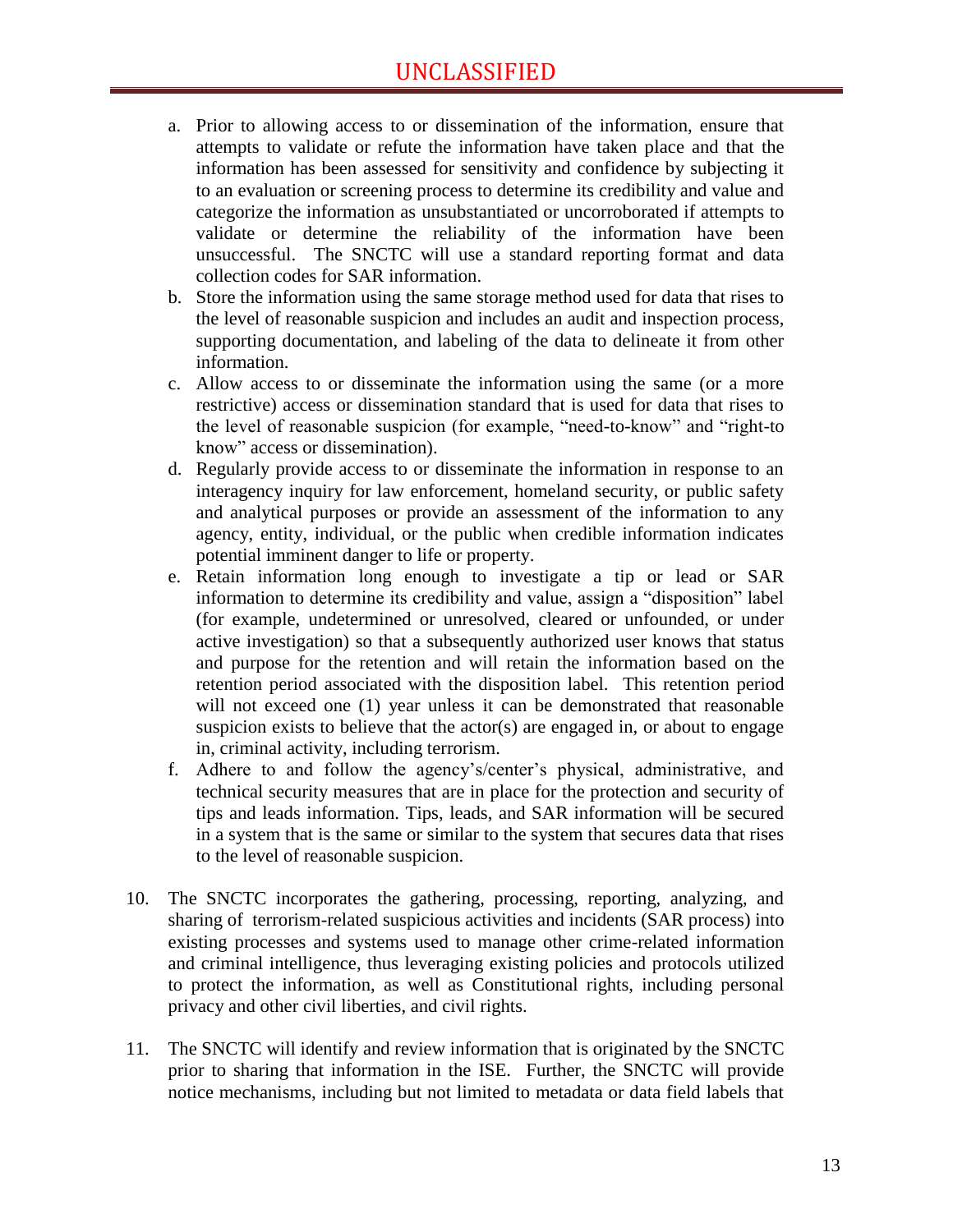will enable ISE authorized users to determine the nature of the protected information and how to handle the information in accordance with applicable legal requirements.

- 12. The SNCTC requires certain basic descriptive information to be entered and electronically associated with data (or content) for which there are special laws, rules, or policies regarding access, use, and disclosure, including terrorism-related information shared through the ISE. The types of information should include:
	- a. The name of the originating department, component, and subcomponent.
	- b. The name of the agency's justice information system from which the information is disseminated.
	- c. The date the information was collected and, where feasible, the date its accuracy was last verified.
	- d. The title and contact information for the person to whom questions regarding the information should be directed.
- 13. The SNCTC will attach (or ensure that the originating agency has attached) specific labels and descriptive metadata to information that will be used, accessed, or disseminated to clearly indicate any legal restrictions on information sharing based on information sensitivity or classification.
- 14. The SNCTC will keep a record of the source of all information retained by the agency.

#### <span id="page-15-0"></span>**F. Acquiring and Receiving Information**

- 1. Information gathering (acquisition and access) and investigative techniques used by the SNCTC and information-originating agencies are in compliance with and will adhere to applicable regulations and guidelines, including, but not limited to:
	- a. 28 CFR Part 23 regarding criminal intelligence information
	- b. Organization for Economic Co-operation and Development's (OECD) *Fair Information Practices* (under certain circumstances, there may be exceptions to the *Fair Information Practices*, based, for example, on authorities paralleling those provided in the federal Privacy Act; state, local, and tribal laws; or agency/center policy);
	- c. Applicable criminal intelligence guidelines established under the U.S. Department of Justice's (DOJ) *National Criminal Intelligence Sharing Plan*  (NCISP)
	- d. Applicable constitutional provisions, NRS 179A and 239, and any applicable administrative rules, as well as any other regulations that apply to multijurisdictional intelligence databases.
- 2. The SNCTC's SAR process provides for human review and vetting to ensure that information is both legally gathered and, where applicable, determined to have a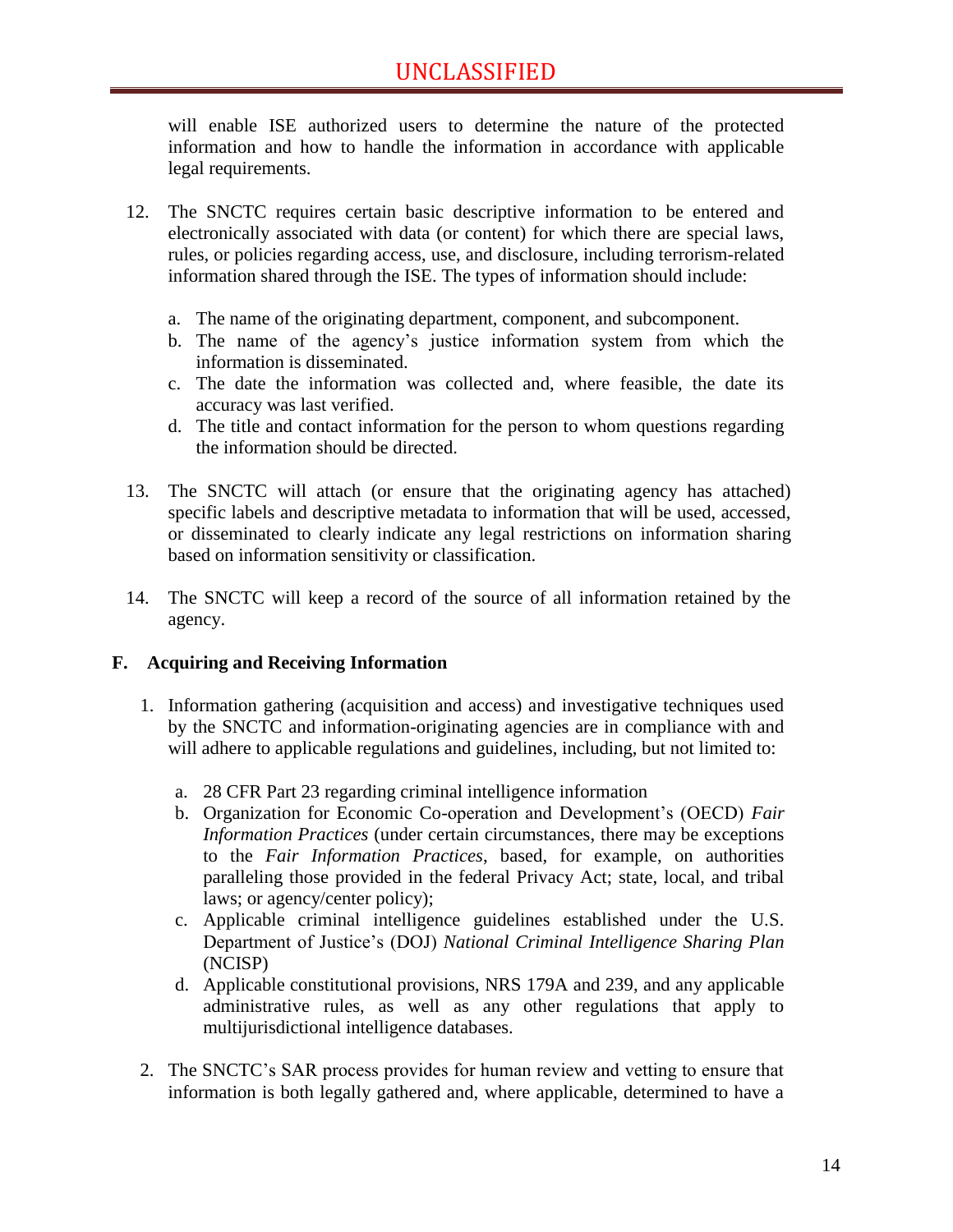potential terrorism nexus. Law enforcement officers and SNCTC personnel will be trained to recognize those behaviors and incidents that are indicative of criminal activity related to terrorism.

- 3. The SNCTC's SAR process includes safeguards to ensure, to the greatest degree possible, that only information regarding individuals involved in behaviors that have been determined to be consistent with criminal activities associated with terrorism will be documented and shared through the ISE. These safeguards are intended to ensure that information that could violate civil rights and civil liberties (e.g., race, culture, religion, or political associations) will not be intentionally or inadvertently gathered, documented, processed, and shared.
- 4. Information gathering and investigative techniques used by the SNCTC will (and for originating agencies should) be the least intrusive means necessary in the particular circumstances to gather information it is authorized to seek or retain.
- 5. External agencies that access and share information with the SNCTC are governed by the laws and rules governing those individual agencies, as well as by applicable federal and state laws.
- 6. The SNCTC will contract only with commercial database entities that provide an assurance that their methods for gathering personally identifiable information comply with applicable local, state, tribal, territorial, and federal laws, statutes, and regulations and that these methods are not based on misleading information collection practices.
- 7. The SNCTC will not directly or indirectly receive, seek, accept, or retain information from:
	- a. An individual or nongovernmental entity who may or may not receive a fee or benefit for providing the information, except as expressly authorized by law or center policy; or
	- b. An individual or information provider that is legally prohibited from obtaining or disclosing the information.

#### <span id="page-16-0"></span>**G. Information Quality Assurance**

1. The SNCTC will make every reasonable effort to ensure that information sought or retained is derived from dependable and trustworthy sources of information; accurate; current; complete, including the relevant context in which it was sought or received and other related information; and merged with other information about the same individual or organization only when the applicable standard has been met.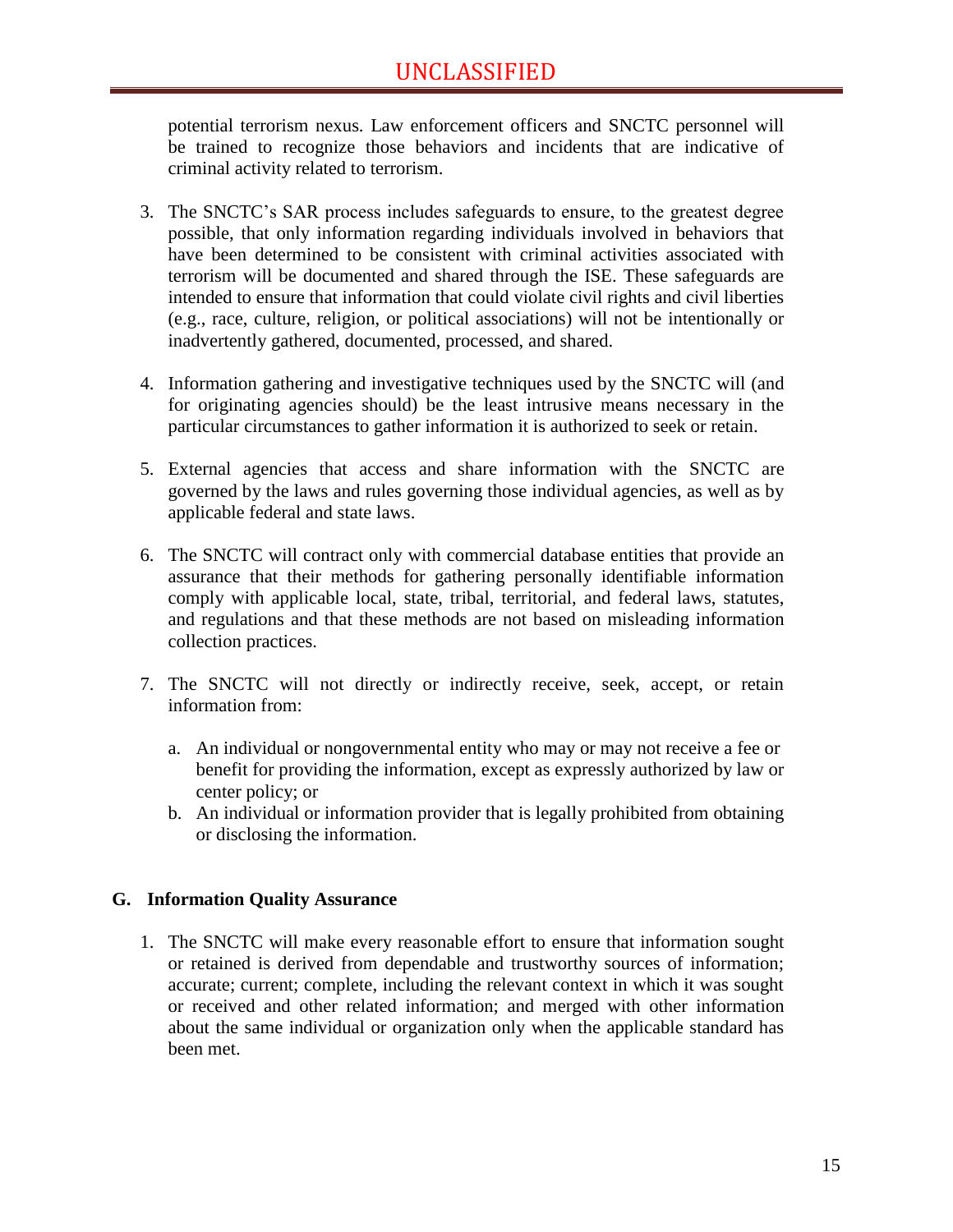- 2. At the time of retention in the system, the information will be labeled regarding its level of quality (accurate, complete, current, verifiable, and reliable).
- 3. The SNCTC investigates, in a timely manner, alleged errors and deficiencies (or refers them to the originating agency) and corrects, deletes, or refrains from using protected information found to be erroneous or deficient.
- 4. The labeling of retained information will be reevaluated when new information is gathered that has an impact on the confidence (validity and reliability) in previously retained information.
- 5. The SNCTC will conduct periodic data quality reviews of information it originates and will make every reasonable effort to ensure that information will be corrected, deleted from the system, or not used when the agency/center learns that the information is erroneous, misleading, obsolete, or otherwise unreliable; the source of the information did not have authority to gather the information or to provide the information to the agency; or the source used prohibited means to gather the information, except when the source did not act as an agent to a bona fide law enforcement officer.
- 6. Originating agencies external to the SNCTC are responsible for the quality and accuracy of the data accessed by or provided to the SNCTC. The SNCTC will advise the appropriate contact person in the originating agency, in writing, if its data is alleged, suspected or found to be inaccurate, incomplete, out of date, or unverifiable.
- 7. The SNCTC will use written or documented electronic notification to inform recipient agencies when information previously provided to the recipient agency is deleted or changed by the SNCTC. For example, when the information is determined to be erroneous, includes incorrectly merged information, is out of date, cannot be verified, or lacks adequate context such that the rights of the individual may be affected.

#### <span id="page-17-0"></span>**H. Analysis**

- 1. Information acquired or received by the SNCTC or accessed from other sources will be analyzed only by qualified individuals who have successfully completed a background check and appropriate security clearance, if applicable, and have been selected, approved, and trained accordingly.
- 2. Information subject to collation and analysis is information as defined and identified in the section, "Information."
- 3. Information acquired or received by the SNCTC or accessed from other sources is analyzed according to priorities and needs and will be analyzed only to: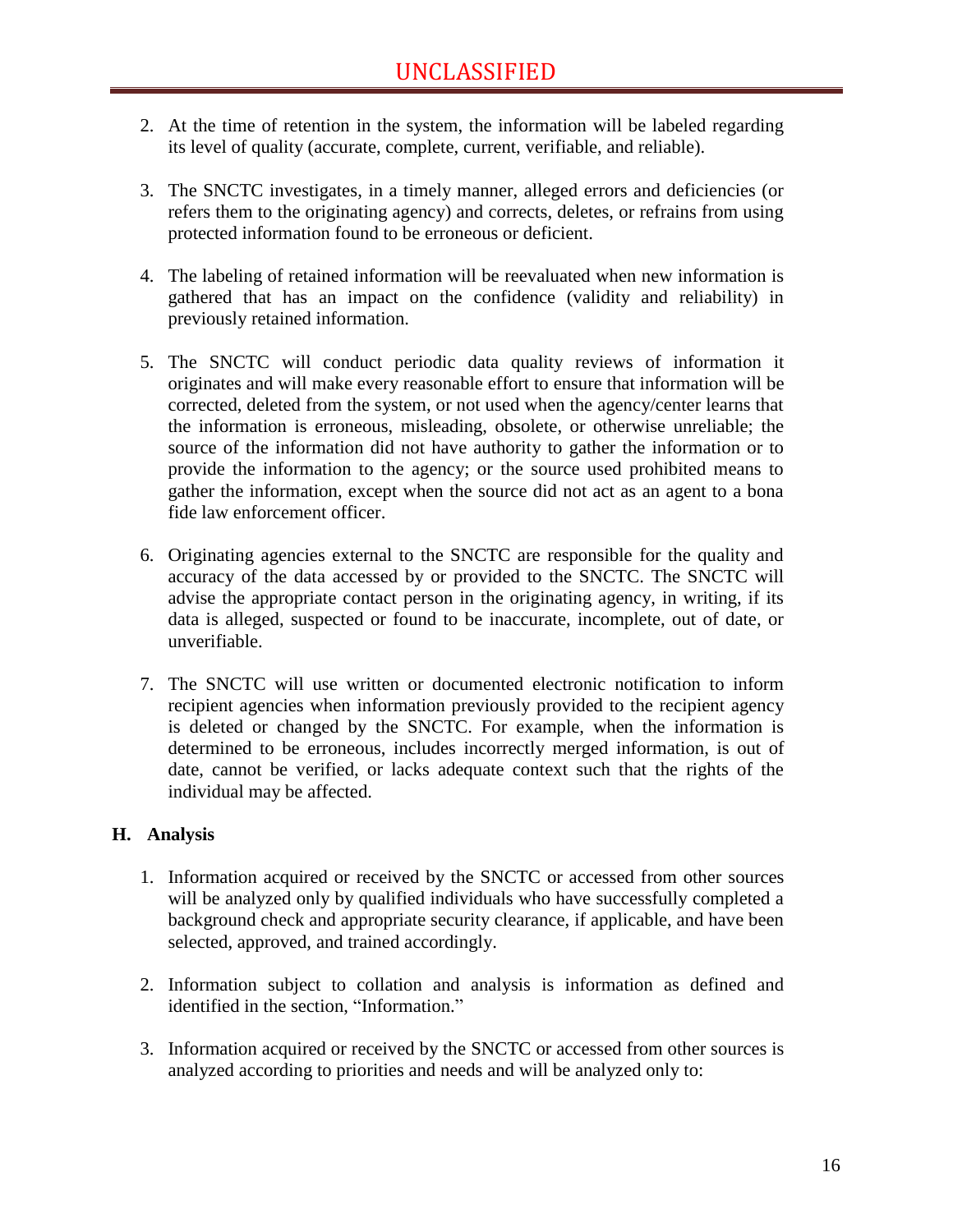- a. Further crime prevention (including terrorism), enforcement, force deployment, or prosecution objectives and priorities established by the SNCTC, and
- b. Provide tactical and/or strategic intelligence on the existence, identification, and capability of individuals and organizations suspected of having engaged in or engaging in criminal (including terrorist) activities.

#### <span id="page-18-0"></span>**I. Merging and Combining Records**

- 1. The set of identifying information sufficient to allow merging will utilize reasonable steps to identify the subject and may include the name (full or partial) and, in most cases, one or more of the following: date of birth; law enforcement or corrections system identification number; individual identifiers, such as fingerprints, photographs, physical description, height, weight, eye and hair color, race, ethnicity, tattoos, or scars; social security number; driver's license number; or other biometrics, such as DNA, retinal scan, or facial recognition. The identifiers or characteristics that, when combined, could clearly establish that the information from multiple records is about the same organization may include the name, federal or state tax ID number, office address, and telephone number.
- 2. If the matching requirements are not fully met but there is an identified partial match, the information may be associated if accompanied by a clear statement that it has not been adequately established that the information relates to the same individual or organization.

#### <span id="page-18-1"></span>**J. Sharing and Disclosure**

- 1. Credentialed, role-based access criteria will be used, as appropriate, to control:
	- a. The information to which a particular group or class of users can have access based on the group or class;
	- b. The information a class of users can add, change, delete, or print; and
	- c. To whom, individually, the information can be disclosed and under what circumstances.
- 2. The SNCTC adheres to national standards for the suspicious activity reporting (SAR) process, including the use of a standard reporting format and commonly accepted data collection codes and a sharing process within the ISE that complies with the current version of the ISE-SAR Functional Standard.
- 3. Access to or disclosure of records retained by the SNCTC will be provided only to persons within other governmental agencies or private sector entities who are authorized to have access and only for legitimate law enforcement, public protection, public prosecution, public health, or justice purposes and only for the performance of official duties in accordance with law and procedures applicable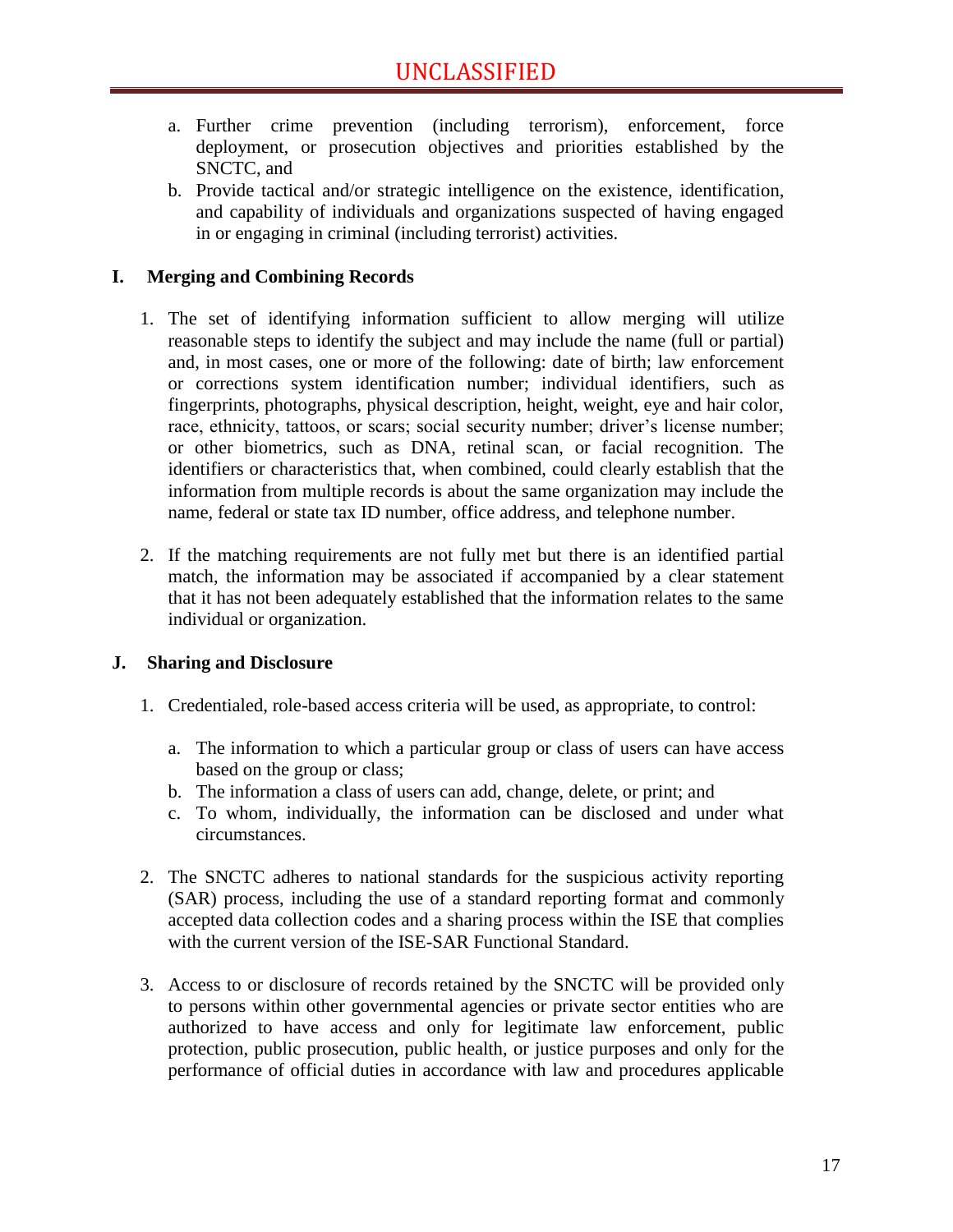to the agency for which the person is working. An audit trail will be kept of access by or dissemination of information to such persons.

- 4. Agencies external to the SNCTC may not disseminate SNCTC information received from SNCTC without approval from the originator of the information. This requirement does not apply to information that was already provided to or disclosed to, or independently acquired by, the SNCTC without restrictions from its originating source and disseminated to agencies external to the SNCTC by the SNCTC. The external agencies may be required to obtain approval from the SNCTC to disseminate the information received from the SNCTC as needed.
- 5. Records retained by the SNCTC may be accessed or disseminated to those responsible for public protection, safety, or public health only for public protection, safety, or public health purposes and only in the performance of official duties in accordance with applicable laws and procedures. An audit trail will be kept of access by or dissemination of information to such persons.
- 6. Information gathered and records retained by the SNCTC may be accessed or disseminated for specific purposes upon request by persons authorized by law to have such access and only for those users and purposes specified in the law. An audit trail will be kept for a minimum of three (3) years of requests for access to information for specific purposes and of what information is disseminated to each person in response to the request.
- 7. Information gathered and records retained by the SNCTC may be accessed or disclosed to a member of the public only if the information is defined by law to be a public record or otherwise appropriate for release to further the SNCTC mission and is not exempt from disclosure by law. Such information may be disclosed only in accordance with the laws of the State of Nevada for this type of information. An audit trail will be kept of all requests and of what information is disclosed to a member of the public.
- 8. Information gathered and records retained by the SNCTC will not be:
	- a. Sold, published, exchanged, or disclosed for commercial purposes;
	- b. Disclosed or published without prior notice to the originating agency that such information is subject to re-disclosure or publication, unless disclosure is agreed to as part of the normal operations of the agency; or
	- c. Disseminated to persons not authorized to access or use the information.
- 9. There are several categories of records that will ordinarily not be provided to the public under Chapter 179A and/or Chapter 239 of the Nevada Revised Statutes:
	- a. Records required to be kept confidential by law are exempted from disclosure requirements under NRS 179A, 239 or NRS 239C, subsection 210.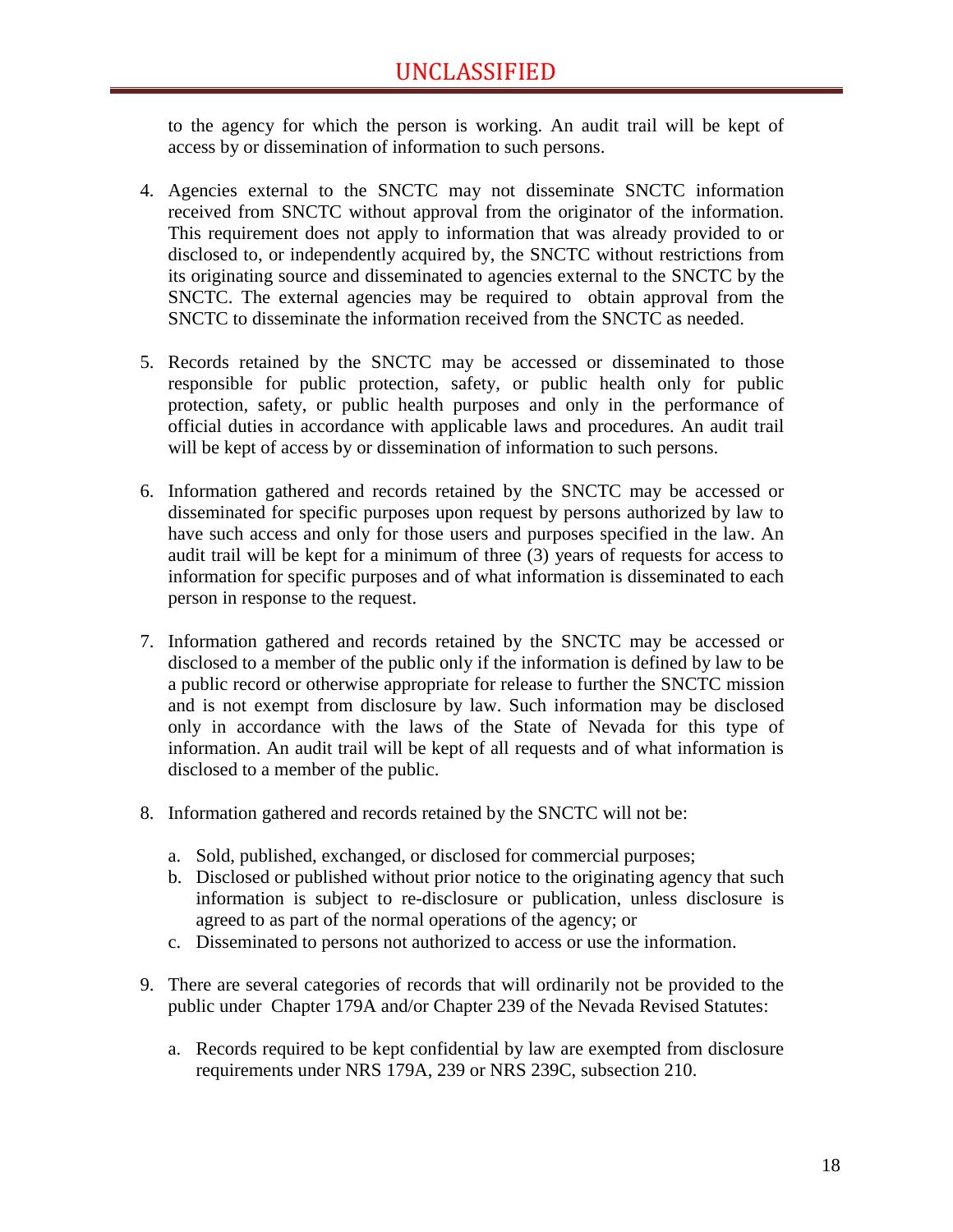- b. Investigatory records of law enforcement agencies are exempted from disclosure requirements under NRS 179A.070. However, certain law enforcement records must be made available for inspection and copying under NRS 239.
- c. Criminal Intelligence Information: NRS 179A.070 declares that criminal intelligence information is not considered to be criminal history information, and is not subject to release and disclosure as defined in NRS 179.100, unless access to the records is specifically required by a state or federal statute or is ordered by a court under the rules of discovery. Participating agencies providing data remain the owners of the data contributed and, as such, are responsible for granting access when required by applicable federal or state law or court order.
- d. A record or part of a record the public disclosure of which would have a reasonable likelihood of threatening public safety by exposing a vulnerability to terrorist attack is exempted from disclosure requirements under NRS 239C.210. This includes a record assembled, prepared, or maintained to prevent, mitigate, or respond to an act of terrorism or an act of agricultural terrorism, vulnerability assessments, risk planning documents, needs assessments, and threat assessments.
- e. Protected federal, state, local, or tribal records, which may include records originated and controlled by another agency that cannot be shared without permission, unless they are required to be disclosed, including information that meets the definition of "classified information" as that term is defined in the National Security Act, Public Law 235 Section 606 and in accordance with Executive Order 13549, Classified National Security Information Program for State, Local, Tribal, and Private Sector Entities, August 18, 2010.
- f. Records in violation of an authorized nondisclosure agreement.
- 10. Subject only to the requirement of SNCTC to comply with the 179A.100 or NRS 239 or other applicable law, the SNCTC shall not confirm the existence or nonexistence of information to any person or agency that would not be eligible to receive the information itself.
- 11. SNCTC participating agencies providing data remain the owners of the data contributed to the SNCTC. The SNCTC may be required by statute, regulation, or mutual agreement, to use or disseminate the data in a particular manner. Members of the public can access individually identifiable information on themselves from the SNCTC, as permissible by law, by making a request under the Nevada Access to Public Records Act or other law permitting access, or by making a request to the originating agency. Persons wishing to access data pertaining to themselves should communicate directly with the agency or entity that is the source of the data.
- 12. Citizen inquiries to the SNCTC about personal data are the responsibility of the SNCTC Director. The SNCTC Director will notify the agency who is the owner or originator of the data of the request. The agency shall designate in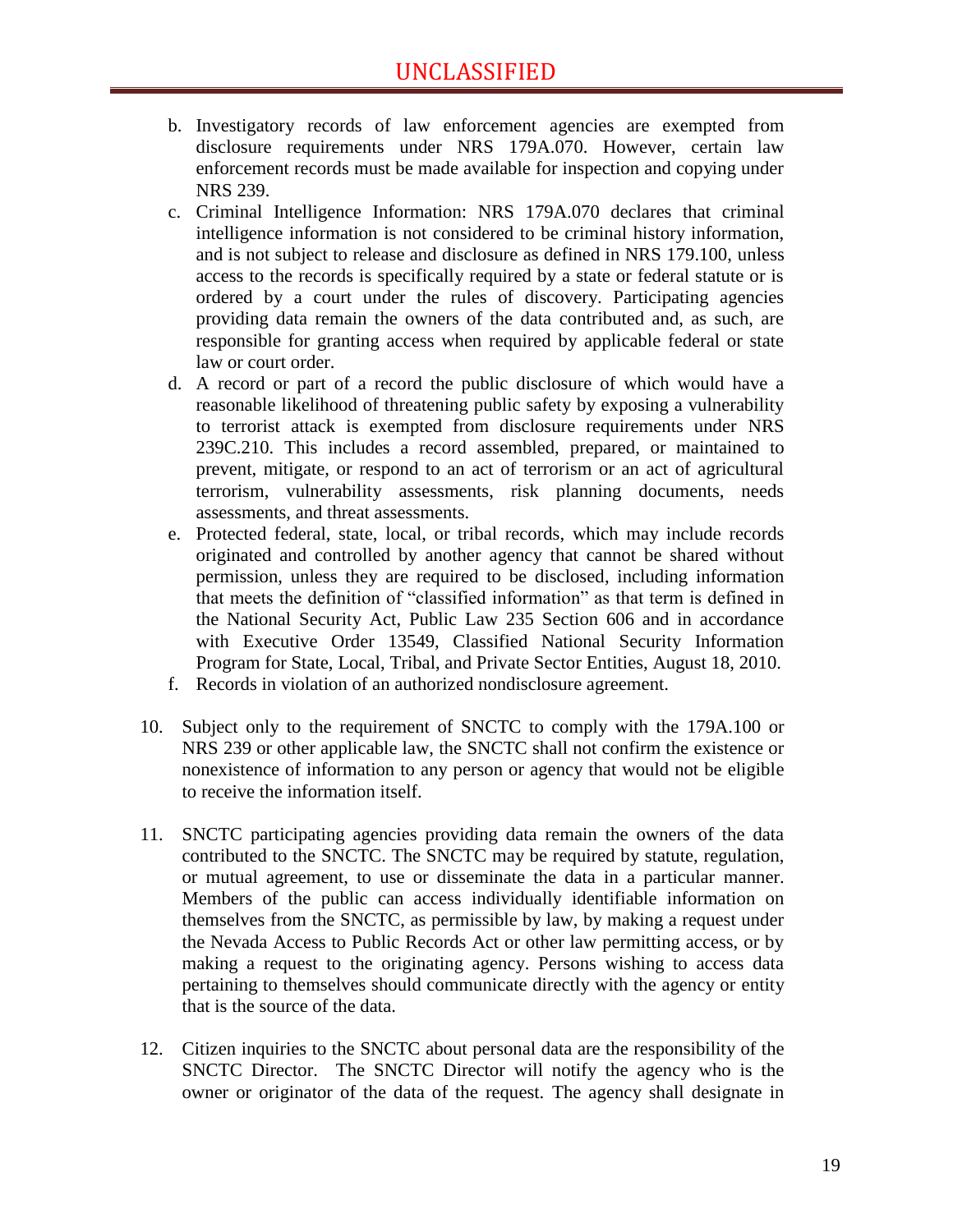## UNCLASSIFIED

writing to the SNCTC which of those records, if any, the agency considers confidential information or otherwise excepted from disclosure under exceptions to NRS 179A or 239. The SNCTC shall promptly review the basis for the agency's claims, including claims of confidentiality under federal laws, and shall not disclose the records subject to the agency's claims if the SNCTC concurs with the agency's claims. If the SNCTC determines that its obligations under NRS 179A or 239 requires such disclosure, the SNCTC shall promptly notify the agency of such determination and will not make such disclosure if the agency obtains, prior to the expiration of the applicable timeframe to respond to such request, either an opinion from the Clark County District Attorney's Office or the Nevada Office of the Attorney General that such disclosure is not required, or a protective order or other relief from any court of competent jurisdiction preventing such disclosure.

- 13. Participating agencies agree that they will notify owners of the information of requests related to individually identifiable information.
- 14. Upon receipt of a request for one or more documents under NRS 179A or 239, SNCTC personnel will immediately contact an attorney Las Vegas Metropolitan Police Department Office of General Council or the Clark County District Attorney's Office for assistance in responding to the request. The requestor will be afforded a prompt response, with consideration to the breadth and complexity of the request.

#### <span id="page-21-0"></span>**K. Disclosure and Correction/Redress**

- 1. Upon satisfactory verification (fingerprints, driver's license, or other specified identifying documentation) of his or her identity and subject to the conditions specified in K.1 (2), below, an individual is entitled to know the existence of and to review the information about him or her that has been gathered and retained by the SNCTC. The individual may obtain a copy of the information for the purpose of challenging the accuracy or completeness of the information. The SNCTC's response to the request for information will be made within a reasonable time and in a form that is readily intelligible to the individual. A record will be kept of all requests and of what information is disclosed to an individual.
- 2. Pursuant to the SNCTC's lawful discretion, the existence, content, and source of the information will not be made available to an individual, unless required by Nevada statute of other law, when:
	- a. Disclosure would interfere with, compromise, or delay an ongoing investigation or prosecution;
	- b. Disclosure would endanger the health or safety of an individual, organization, or community;
	- c. The information is in a criminal intelligence system;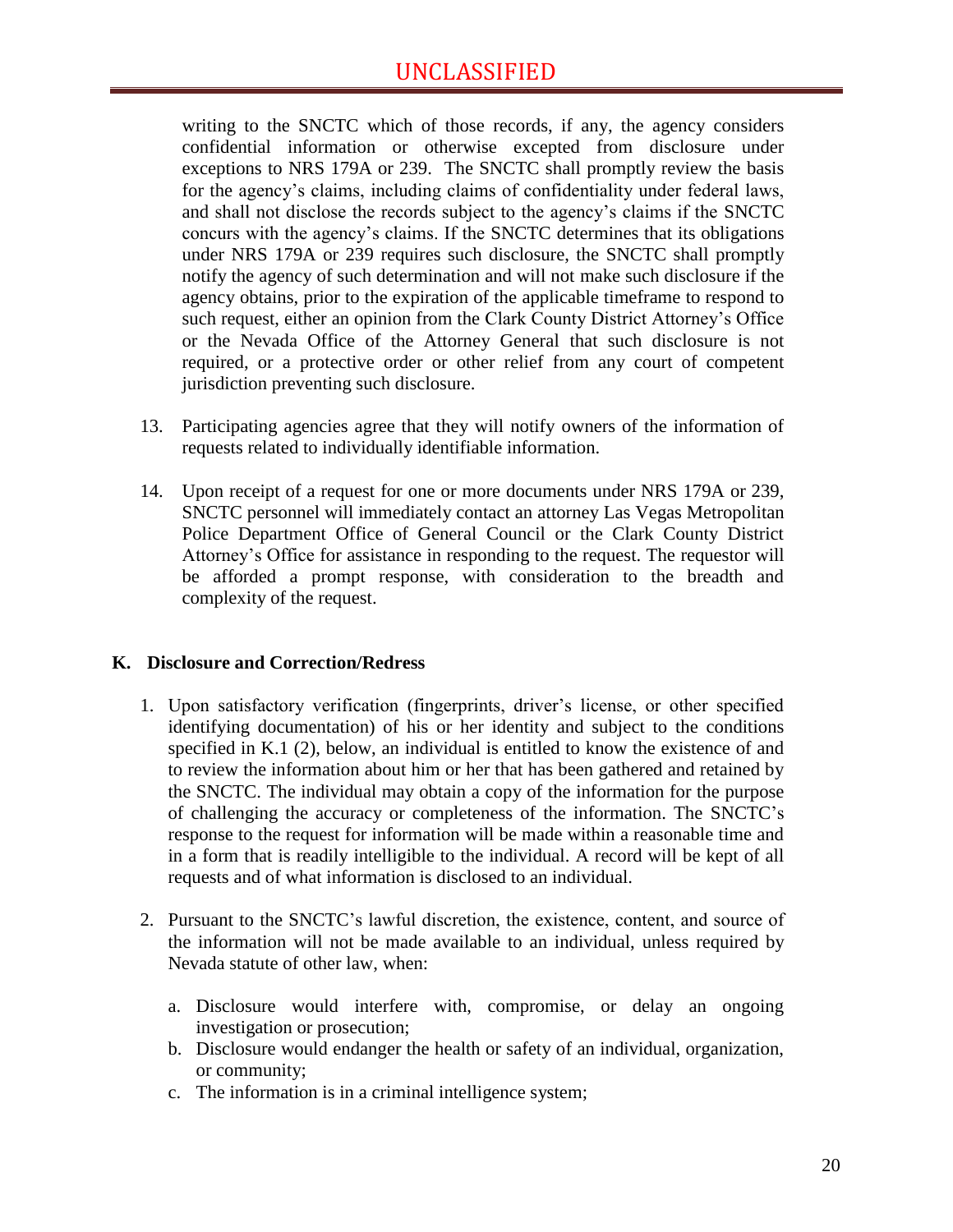- d. The information is classified under federal law.
- e. The information source does not reside with the SNCTC; or
- f. The SNCTC did not originate or does not have a right to disclose the information.

The SNCTC Director will notify the agency who is the owner or originator of the data of the request.

#### <span id="page-22-0"></span>**L. Complaints and Corrections**

- 1. If an individual has complaints or objections to the accuracy or completeness of information about him or her *originating with the agency*, including information that may be shared through the ISE, the SNCTC's privacy official or designee will inform the individual of the procedure for submitting complaints or requesting corrections. A record will be kept of all complaints and requests for corrections and the resulting action, if any.
- 2. If an individual has complaints or objections to the accuracy or completeness of information about him or her that *originates with another agency*, including information that is shared through the ISE, the SNCTC's privacy official or designee will notify the originating agency of the complaint or request for correction and coordinate with the originating agency to assist the individual with complaint and corrections procedures. A record will be kept of all such complaints and requests for corrections and the resulting action taken, if any.
- 3. If an individual has a complaint or objection to the accuracy or completeness of terrorism-related information that has been or may be shared through the ISE that:
	- a. is held by the SNCTC;
	- b. allegedly resulted in harm to the complainant; and
	- c. is exempt from disclosure, the SNCTC will inform the individual of the procedure for submitting (if needed) and resolving complaints or objections. Complaints should be directed to the SNCTC Privacy Officer at the following e-mail address: Privacy@snctc.org. The SNCTC will acknowledge the complaint and state that it will be reviewed, but will not confirm the existence of the information that is exempt from disclosure, as permitted by law. If the information did not originate with the SNCTC, SNCTC will notify the originating agency in writing or electronically within 10 days and, upon request, assist such agency to correct or purge any identified data/record deficiencies, subject to applicable records retention procedures, or to verify that the record is accurate. Any personal information originating with the SNCTC that is the subject of the complaint will be reviewed within 30 days and confirmed or corrected/purged if determined to be inaccurate or incomplete, include incorrectly merged information, or to be out of date. If there is no resolution within 30 days, the SNCTC will not share the information until such time as the complaint has been resolved. A record will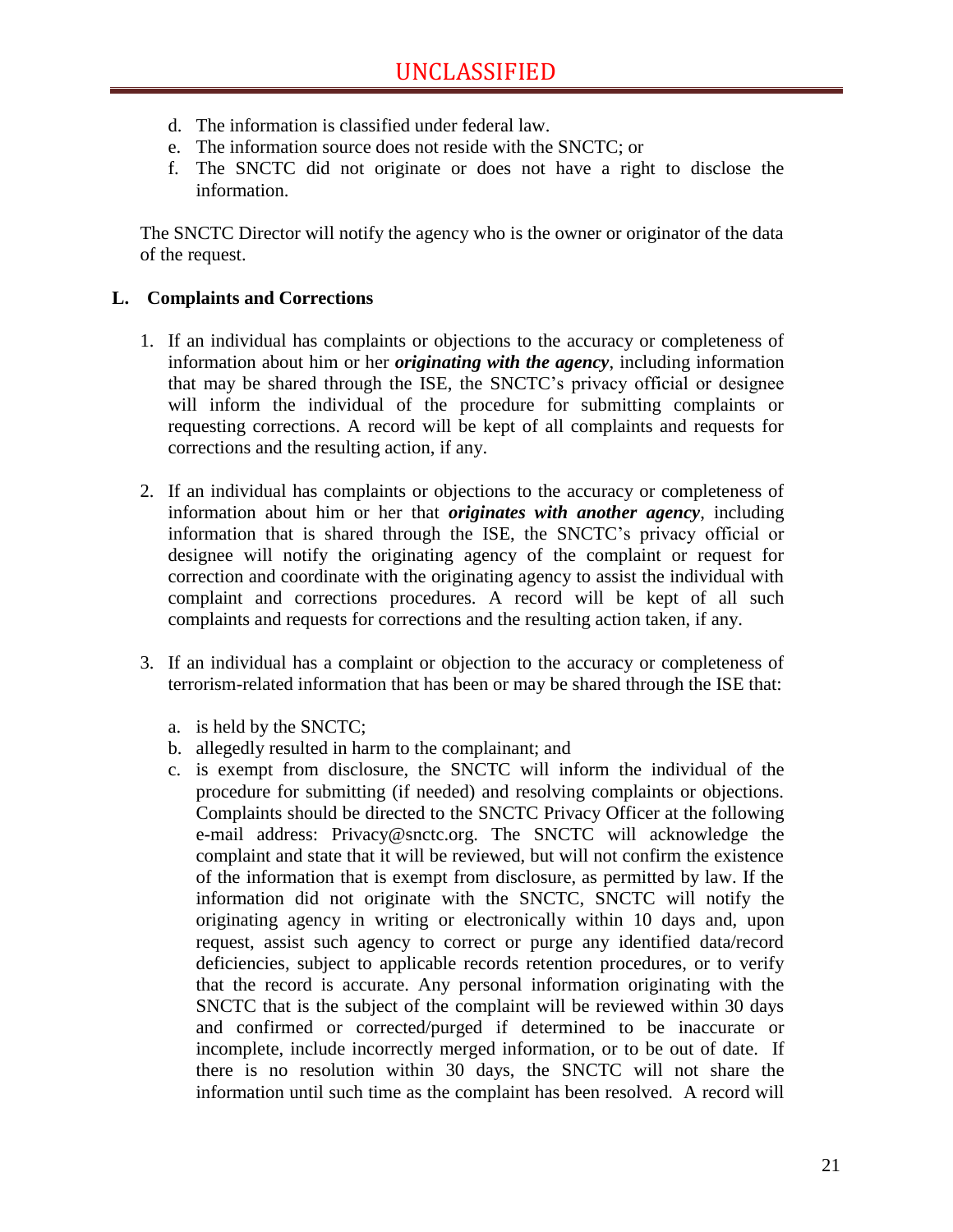be kept of all complaints and requests for corrections and the resulting action, if any.

- 4. An individual to whom information has been disclosed will be given reasons if requests for correction(s) are denied by the SNCTC or originating agency, including ISE participating agencies, and be informed of the existing procedure for appeal. To delineate protected information shared through the ISE from other data, the SNCTC maintains records of agencies sharing terrorism-related information and audit logs and employs system mechanisms to identify the originating agency when the information is shared.
	- a. An appeal panel shall meet with the individual to resolve issues related to the correction or removal of information from the shared databases of the SNCTC. The panel shall be comprised of the SNCTC Director; the Records Manager/Director of the agency contributing this information to the SNCTC; and a representative from the Clark County District Attorney's Office. All decisions resulting from this meeting will be final.
	- b. The panel shall meet with the complaining person with 30 days of the receipt of the challenge or complaint by the Privacy Officer.

#### <span id="page-23-0"></span>**M. Security Safeguards**

- 1. The SNCTC Director is designated and trained to serve as the SNCTC's Security Program Administrator.
- 2. The SNCTC will operate in a secure facility protecting the facility from external intrusion. The SNCTC will utilize secure internal and external safeguards against network intrusions. Access to SNCTC databases from outside the facility will be allowed only over secure networks.
- 3. The SNCTC will secure tips, leads, and SAR information in a separate repository system that is the same as or similar to the system that secures data rising to the level of reasonable suspicion.
- 4. Queries made to the SNCTC data applications will be logged into the data system identifying the user initiating the query.
- 5. The SNCTC will utilize watch logs to maintain audit trails of requested and disseminated information.
- 6. To prevent public disclosure, risk and vulnerability assessments will not be stored with publicly available data.
- 7. The SNCTC will store information in a manner such that it cannot be added to, modified, accessed, destroyed, or purged except by personnel authorized to take such actions.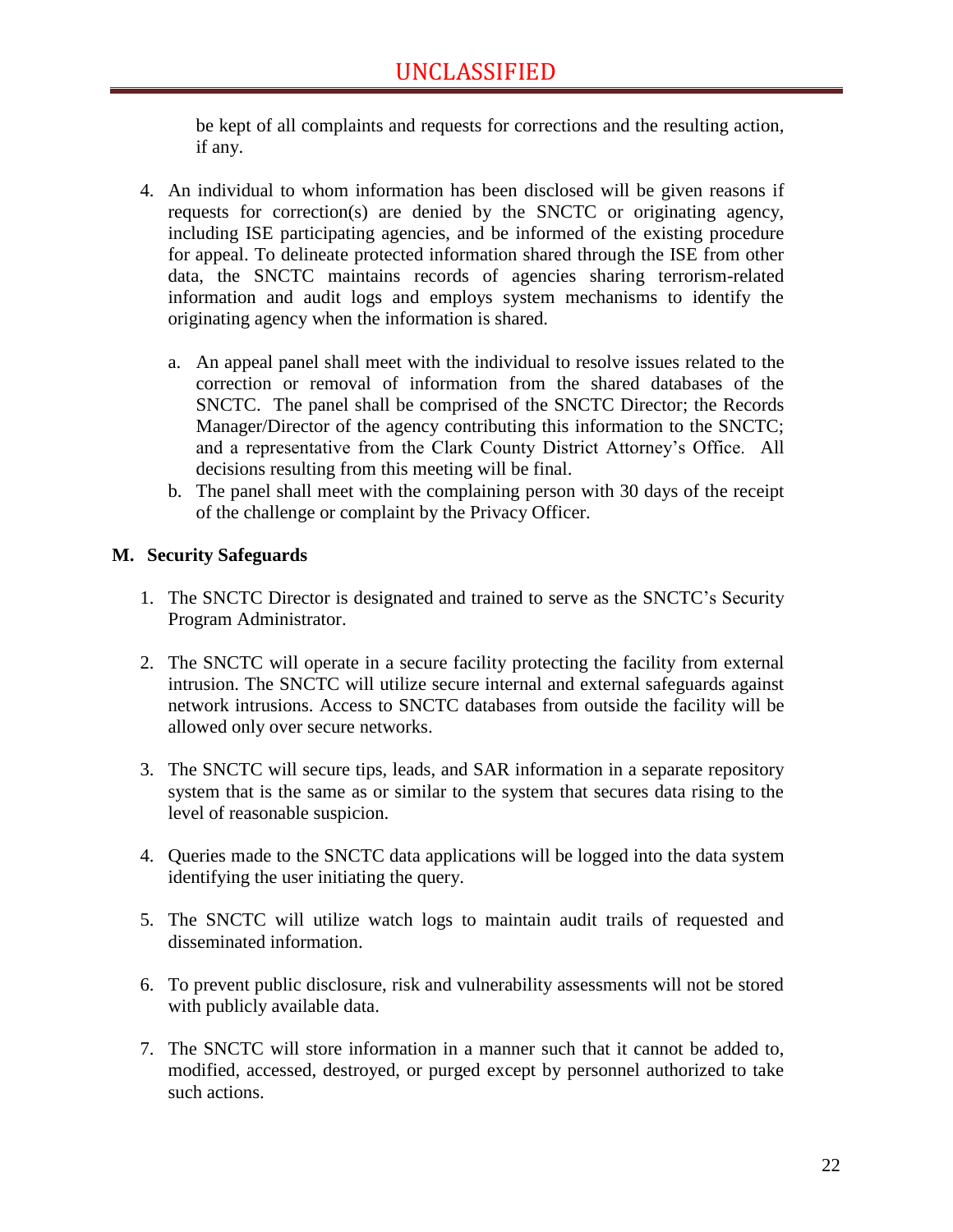- 8. Access to SNCTC information will be granted only to SNCTC personnel whose positions and job duties require such access; who have successfully completed a background check and appropriate security clearance, if applicable; and who have been selected, approved, and trained accordingly.
- 9. The SNCTC will notify an individual about whom personal information was or is reasonably believed to have been breached or obtained by an unauthorized person and access to which threatens physical, reputational, or financial harm to the person. The notice will be made promptly and without unreasonable delay following discovery or notification of the access to the information, consistent with the legitimate needs of law enforcement to investigate the release or any measures necessary to determine the scope of the release of information and, if necessary, to reasonably restore the integrity of any information system affected by this release.

#### <span id="page-24-0"></span>**N. Information Retention and Destruction**

- 1. All applicable information will be reviewed for record retention (validation or purge) at least every five (5) years, as provided by 28 CFR Part 23, or for a longer or shorter period specified by regulation or manual adopted pursuant to NRS 239 and Nevada Administrative Code 239. In cases of information other than criminal intelligence, the information will be reviewed every five (5) years to determine whether a law, rule, regulation or court order mandates the retention or purging of the information.
- 2. When information has no further value or meets the criteria for removal according to the SNCTC's retention and destruction policy or according to applicable law, it will be purged, destroyed, and deleted or returned to the submitting source.
- 3. The SNCTC will delete information or return it to the source unless it is validated, as specified in 28 CFR Part 23.
- 4. Notification of proposed destruction or return of records may or may not be provided to the source agency, depending on the relevance of the information and any agreement with the providing agency.
- 5. A record of information to be reviewed for retention will be maintained by the SNCTC and, for appropriate systems, notice will be given to the submitter at least 30 days prior to the required review and validation/purge date.

#### <span id="page-24-1"></span>**O. Accountability and Enforcement**

#### **1. Information System Transparency**

a. The SNCTC will be open with the public in regard to information and intelligence collection practices. The SNCTC privacy policy will be provided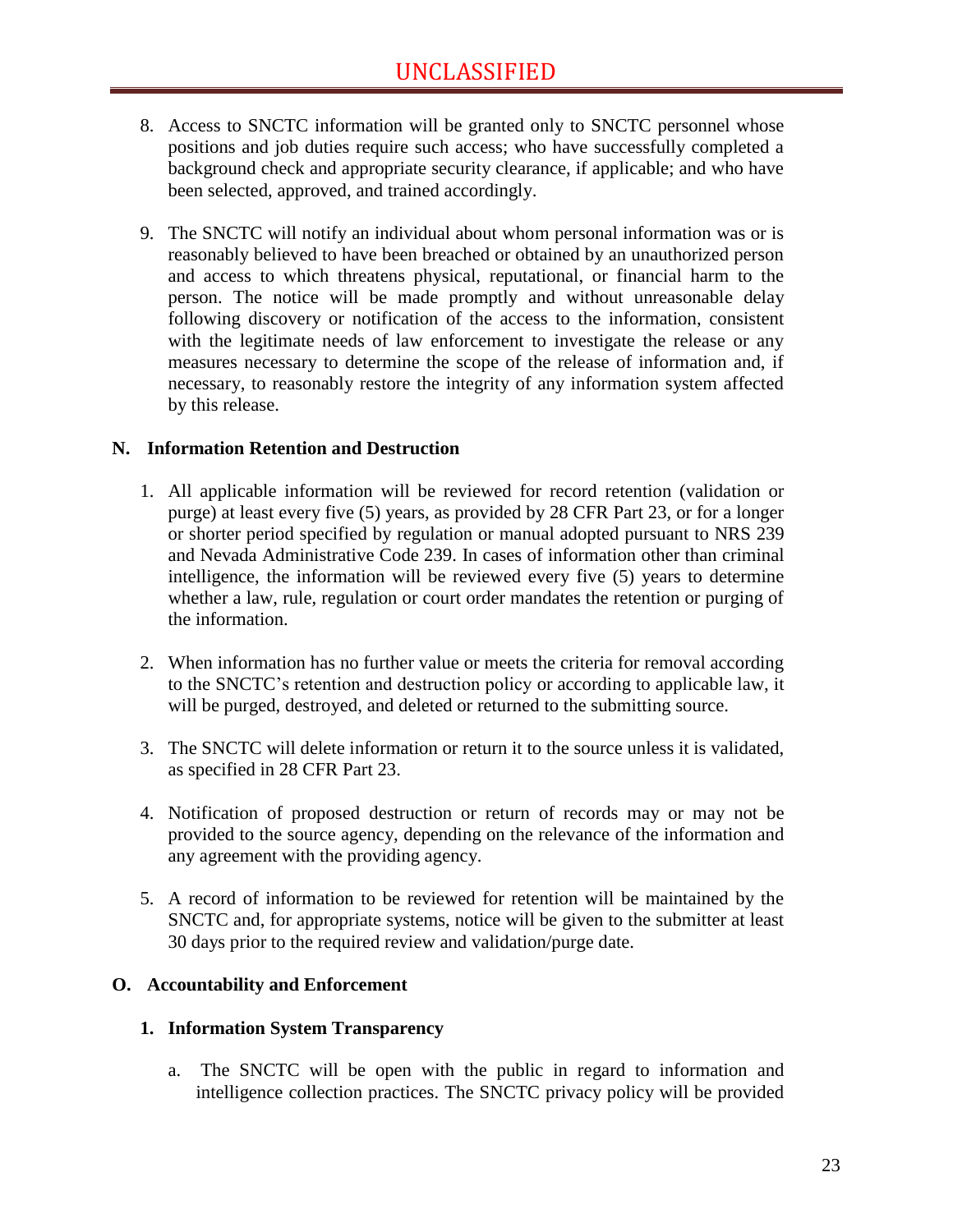to the public for review, will be made available upon request, and posted on the SNCTC Web site at [www.snctc.org.](http://www.snctc.org/) Requests for a copy of the privacy policy can made to the SNCTC Privacy Officer at the following e-mail address: Privacy@snctc.org.

b. The SNCTC Privacy Officer will be responsible for receiving and responding to inquiries and complaints about privacy, civil rights, and civil liberties protections in the information system(s). The Privacy Officer can be contacted by e-mail at the following address: Privacy@snctc.org.

#### **2. Accountability**

- a. The audit log of queries made to the SNCTC will identify the user initiating the query.
- b. The SNCTC will maintain an audit trail of accessed, requested, or disseminated information. An audit trail will be kept for a minimum of three (3) years of requests for access to information for specific purposes and of what information is disseminated to each person in response to the request.
- c. The SNCTC will provide a copy of this policy to all agency/center and non-SNCTC personnel who provide services and will require written acknowledgement of receipt of this policy and agreement of compliance to this policy and the provisions it contains.
- d. The SNCTC will adopt and follow procedures and practices by which it can ensure and evaluate the compliance of users with their systems, in provisions of this policy and applicable law. This will include logging access of these systems and periodic auditing of these systems, so as to not establish a pattern of the audits. These audits will be mandated at least quarterly, and a record of the audits will be maintained by the Deputy Director for Intelligence and Analysis of the agency.
- e. The SNCTC's personnel or other authorized users shall report violations or suspected violations of agency/center policies relating to protected information to the SNCTC Privacy Officer.
- f. The SNCTC will annually conduct an audit and inspection of the information contained in its criminal intelligence system. The audit will be conducted by a designated independent panel. This independent panel has the option of conducting a random audit, without announcement, at any time and without prior notice to the SNCTC. This audit will be conducted in such a manner as to protect the confidentiality, sensitivity, and privacy of the agency's/center's criminal intelligence system.
- g. The SNCTC Board of Governors, guided by the appointed and trained Privacy Officer, will review and update the provisions protecting privacy,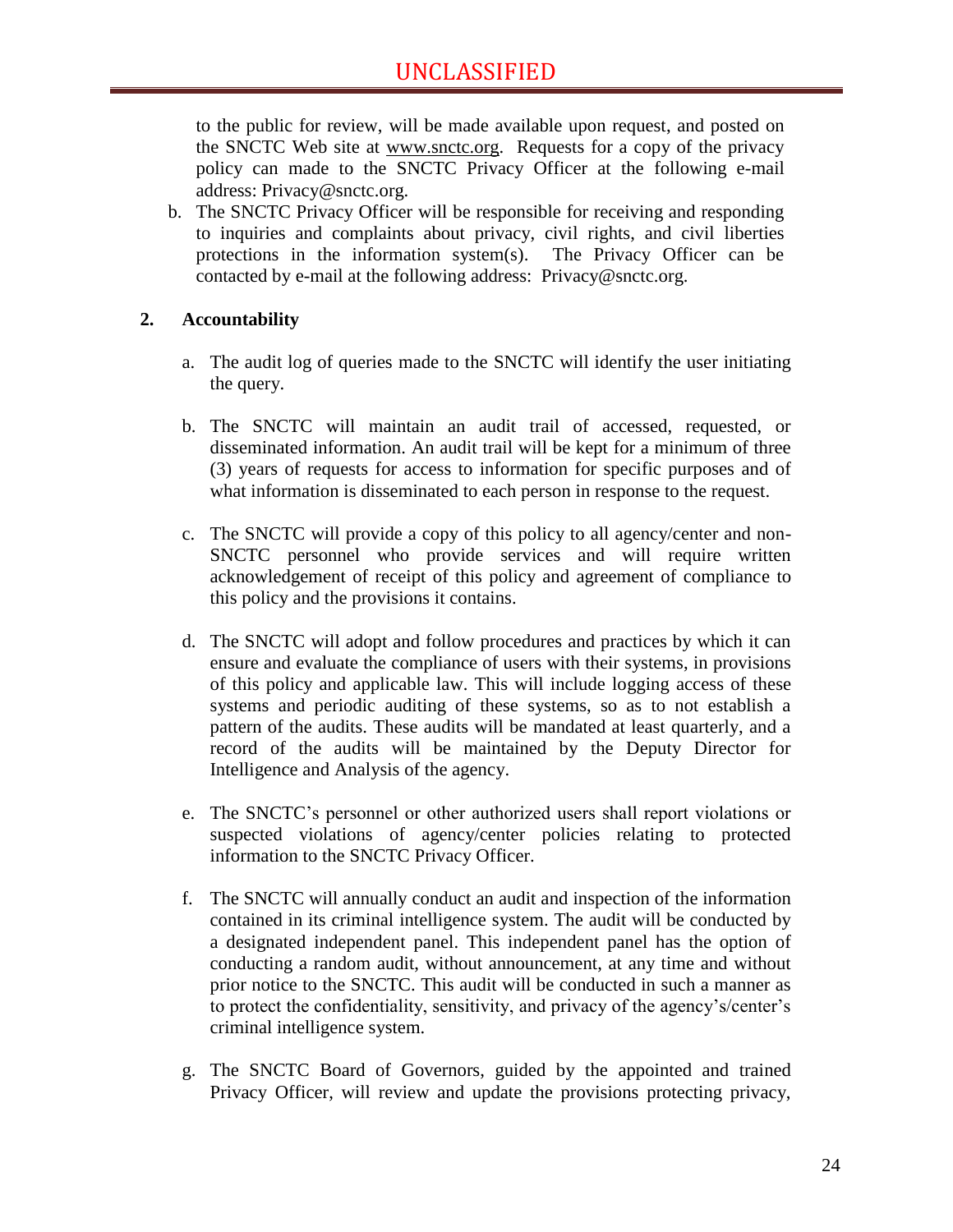civil rights, and civil liberties contained within this policy annually and will make appropriate changes in response to changes in applicable law, technology, the purpose and use of the information systems, and public expectations.

h. The SNCTC will notify an individual about whom sensitive personally identifiable information was or is reasonably believed to have been breached or obtained by an unauthorized person and access to which threatens physical, reputational, or financial harm to the person. The notice will be made promptly and without unreasonable delay following discovery or notification of the access to the information, consistent with the legitimate needs of law enforcement to investigate the release or any measures necessary to determine the scope of the release of information and, if necessary, to reasonably restore the integrity of any information system affected by this release.

#### **3. Enforcement**

- 1. If an authorized user is found to be in noncompliance with the provisions of this policy regarding the collection, use, retention, destruction, sharing, classification, or disclosure of information, the Executive Director of the SNCTC will:
	- a. Suspend or discontinue access to information by the user;
	- b. Terminate the assignment of the user to the SNCTC, as permitted by the SNCTC Memorandum of Understanding;
	- c. Apply administrative actions or sanctions as provided by rules and regulations or as provided in employing agency personnel policies;
	- d. Refer the matter to appropriate authorities for criminal prosecution, as necessary, to effectuate the purposes of the policy.
- 2. The SNCTC reserves the right to restrict the qualifications and number of personnel having access to SNCTC information and to suspend or withhold service to any personnel violating the privacy policy. The SNCTC reserves the right to deny access to any participating agency user who fails to comply with the applicable restrictions and limitations of the SNCTC Privacy Policy.

#### <span id="page-26-0"></span>**P. Training**

1. The SNCTC will require the following individuals to participate in training programs regarding implementation of and adherence to the privacy, civil rights, and civil liberties policy: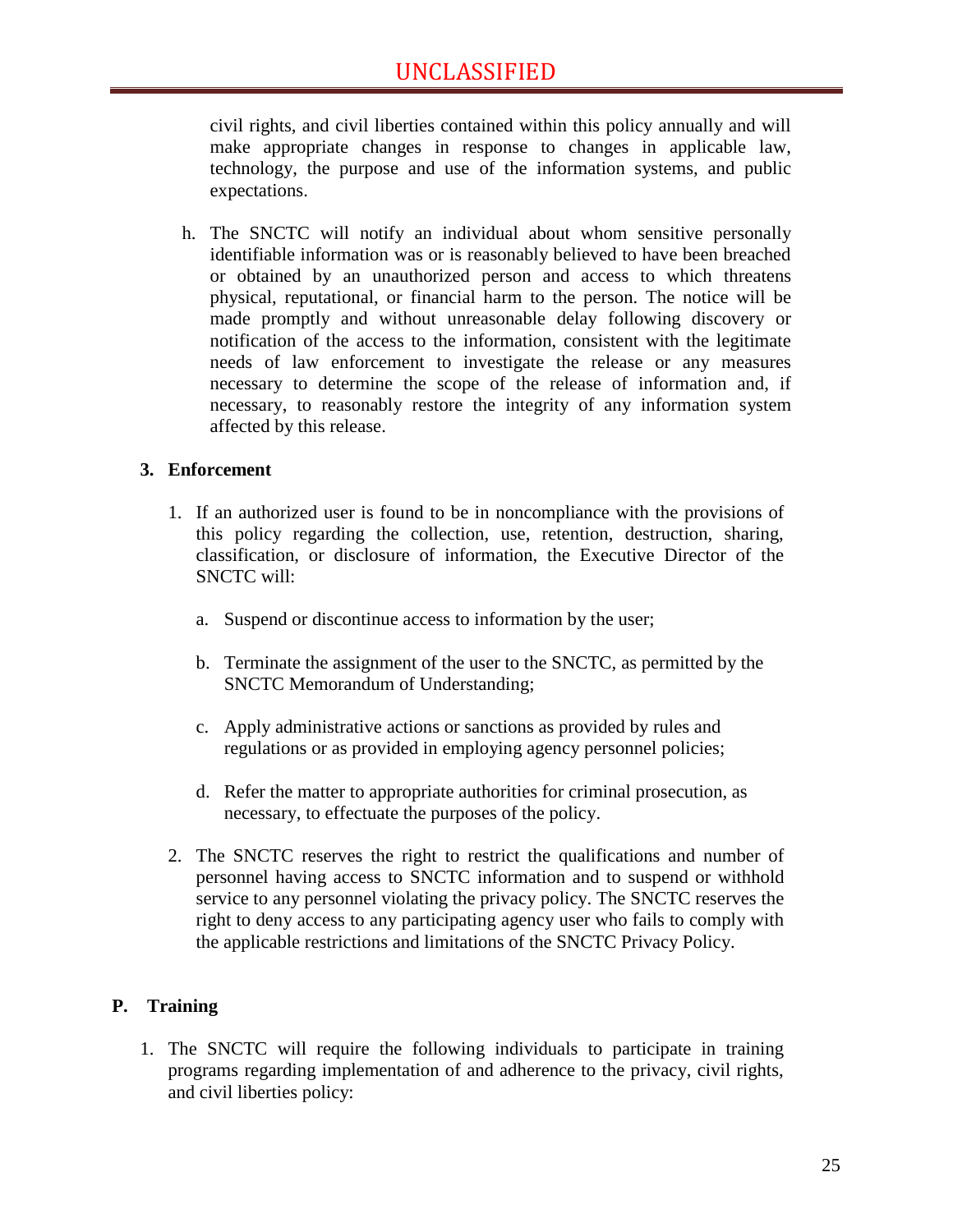- a. All assigned personnel of the SNCTC
- b. Personnel providing information technology services to the SNCTC
- c. Staff in other public agencies or private contractors providing services to the agency,
- d. Users who are not employed by the SNCTC or a contractor.
- 2. The SNCTC will provide special training to personnel authorized to share protected information through the ISE regarding the SNCTC requirements and policies for collection, use, and disclosure of protected information.
- 3. The SNCTC privacy policy training program will cover:
	- a. Purposes of the privacy, civil rights, and civil liberties protection policy;
	- b. Substance and intent of the provisions of the policy relating to collection, use, analysis, retention, destruction, sharing, and disclosure of information retained by the SNCTC;
	- c. Originating and participating agency responsibilities and obligations under applicable law and policy;
	- d. How to implement the policy in the day-to-day work of the user, whether a paper or systems user;
	- e. The impact of improper activities associated with infractions within or through the agency;
	- f. Mechanisms for reporting violations of agency/center privacy-protection policies; and
	- g. The nature and possible penalties for policy violations, including possible transfer, dismissal, criminal liability, and immunity, if any.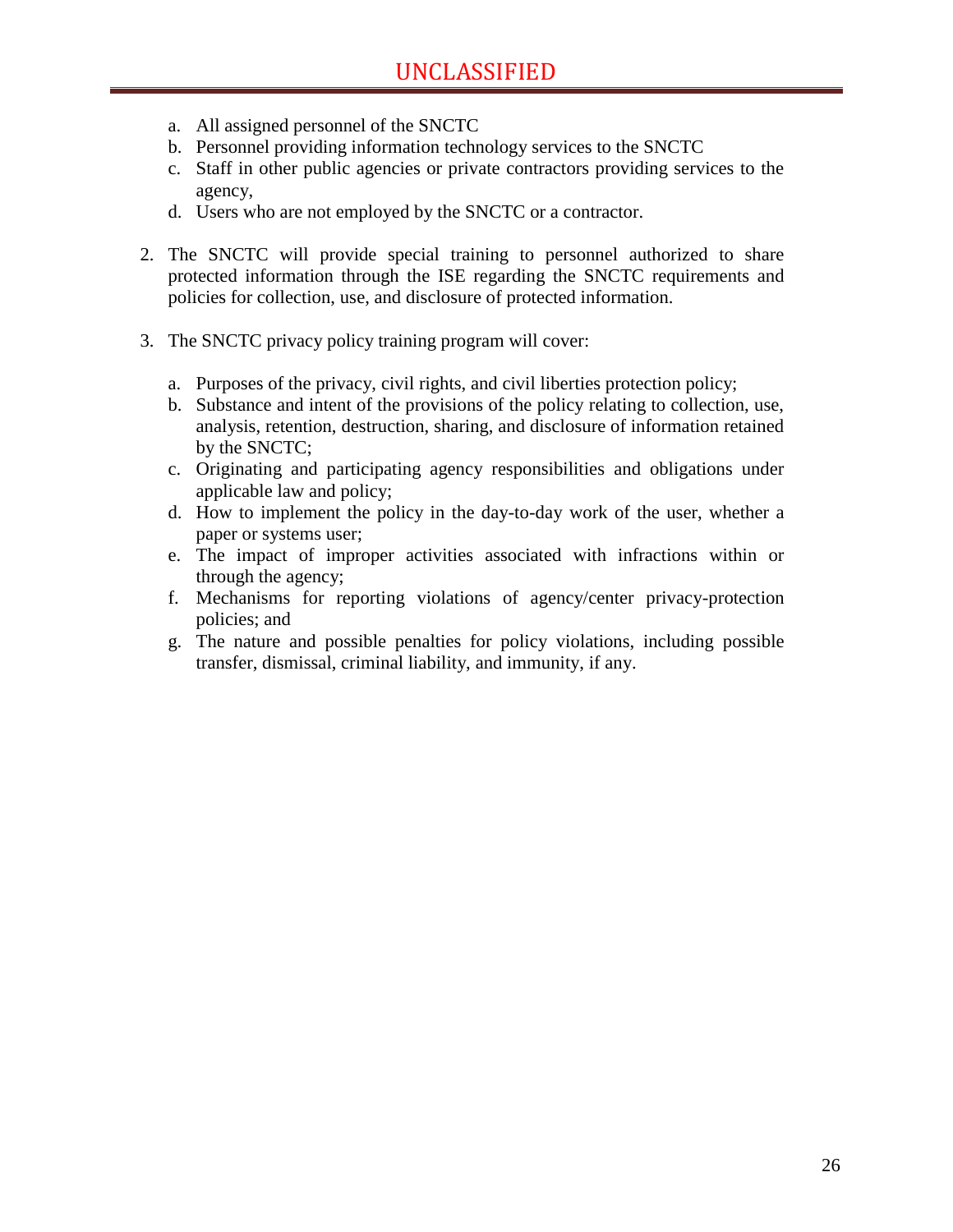## **Appendix A**

## <span id="page-28-0"></span>**State and Federal Laws Relevant to Seeking, Retaining, and Disseminating Justice Information**

#### **State of Nevada Laws:**

#### **Constitution of the State of Nevada**

**Nevada Revised Statues** (NRS) including, but not limited to:

- NRS-179A, Records of Criminal History and Information Related to Public Safety;
- NRS-179A.070, Investigative reports and investigative working files;
- NRS-239, Public Records;
- NRS-239C, Homeland Security;
- NRS-241, Public Meetings;
- NRS-480, Administration of Laws Relating to Public Safety, Section 460(3) Duties of the Chief of Division; and
- NRS-603A, Security of Personal Information in Electronic Systems.

#### **Federal Laws:**

**Brady Handgun Violence Prevention Act**, 18 U.S.C. §§ 921, 922, 924, and 925A, United States Code, Title 18, Part I, Chapter 44, §§ 921, 922, 924, and 925A

**Computer Matching and Privacy Act of 1988**, 5 U.S.C. § 552a(a), United States Code, Title 5, Part I, Chapter 5, Subchapter II, § 552a(a); see also Office of Management and Budget, Memorandum M-01-05, "Guidance on Interagency Sharing of Personal Data–Protecting Personal Privacy," December 20, 2000

**Confidentiality of Identifiable Research and Statistical Information**, 28 CFR Part 22, Code of Federal Regulations, Title 28, Chapter I, Part 22

**Crime Identification Technology**, 42 U.S.C. § 14601, United States Code, Title 42, Chapter 140, Subchapter I, § 14601

**Criminal History Records Exchanged for Noncriminal Justice Purposes**, 42 U.S.C. § 14611, United States Code, Title 42, Chapter 140, Subchapter II, § 14611

**Criminal Intelligence Systems Operating Policies**, 28 CFR Part 23, Code of Federal Regulations, Title 28, Chapter 1, Part 23

**Criminal Justice Information Systems**, 28 CFR Part 20, Code of Federal Regulations, Title 28, Chapter 1, Part 20

**Disposal of Consumer Report Information and Records**, 16 CFR Part 682, Code of Federal Regulations, Title 16, Chapter I, Part 682

**Electronic Communications Privacy Act of 1986**, 18 U.S.C. §§ 2510–2522, 2701–2709, United States Code, Title 18, Part I, Chapter 119, §§ 2510–2522, 2701–2709, and 3121–3125, Public Law 99-508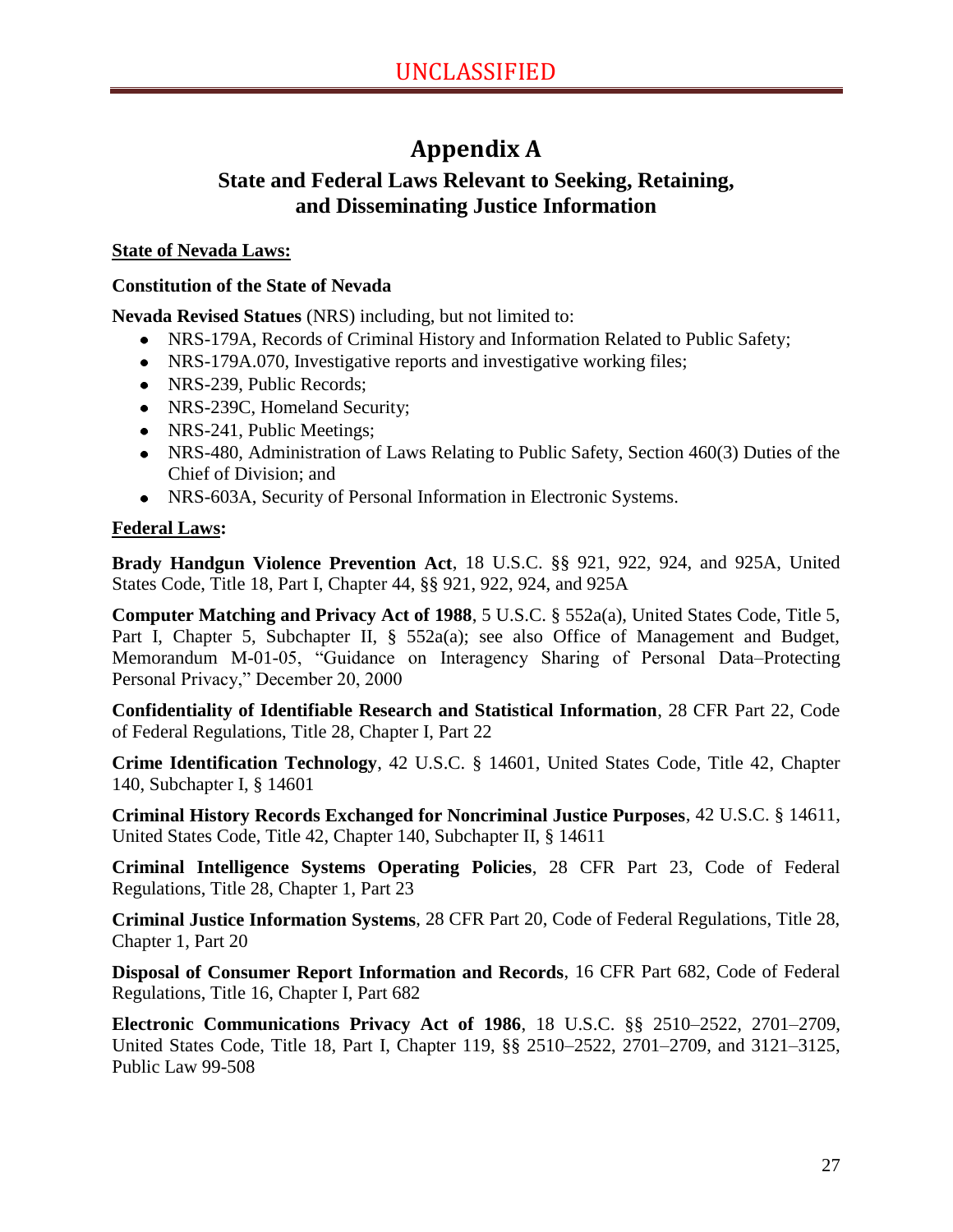**Fair Credit Reporting Act**, 15 U.S.C. § 1681, United States Code, Title 15, Chapter 41, Subchapter III, § 1681

**Federal Civil Rights** laws, 42 U.S.C. § 1983, United States Code, Title 42, Chapter 21, Subchapter I, § 1983

**Federal Records Act**, 44 U.S.C. § 3301, United States Code, Title 44, Chapter 33, § 3301

**Freedom of Information Act** (FOIA), 5 U.S.C. § 552, United States Code, Title 5, Part I, Chapter 5, Subchapter II, § 552

**HIPAA**, Health Insurance Portability and Accountability Act of 1996, 42 U.S.C. § 201, United States Code, Title 42, Chapter 6A, Subchapter I, § 201; Public Law 104-191

**HIPAA**, Standards for Privacy of Individually Identifiable Health Information, 45 CFR Parts 160 and 164; Code of Federal Regulations, Title 45, Parts 160 and 164

**Indian Civil Rights Act of 1968**, 25 U.S.C. § 1301, United States Code, Title 25, Chapter 15, Subchapter I, § 1301

**Intelligence Reform and Terrorism Prevention Act of 2004 (IRTPA),** Section 1016, as amended by the 9/11 Commission Act

**National Child Protection Act of 1993**, Public Law 103-209 (December 20, 1993), 107 Stat. 2490

**National Crime Prevention and Privacy Compact**, 42 U.S.C. § 14616, United States Code, Title 42, Chapter 140, Subchapter II, § 14616

**Privacy Act of 1974**, 5 U.S.C. § 552a, United States Code, Title 5, Part I, Chapter 5, Subchapter II, § 552a

**Privacy of Consumer Financial Information**, 16 CFR Part 313, Code of Federal Regulations, Title 16, Chapter I, Part 313

**Protection of Human Subjects**, 28 CFR Part 46, Code of Federal Regulations, Title 28, Chapter 1, Volume 2, Part 46

**Safeguarding Customer Information**, 16 CFR Part 314, Code of Federal Regulations, Title 16, Chapter I, Part 314

**Sarbanes-Oxley Act of 2002**, 15 U.S.C., Chapter 98, § 7201, United States Code, Title 15, Chapter 98, § 7201

**U.S. Constitution**, First, Fourth, and Sixth Amendments

**USA PATRIOT Act**, Public Law 107-56 (October 26, 2001), 115 Stat. 272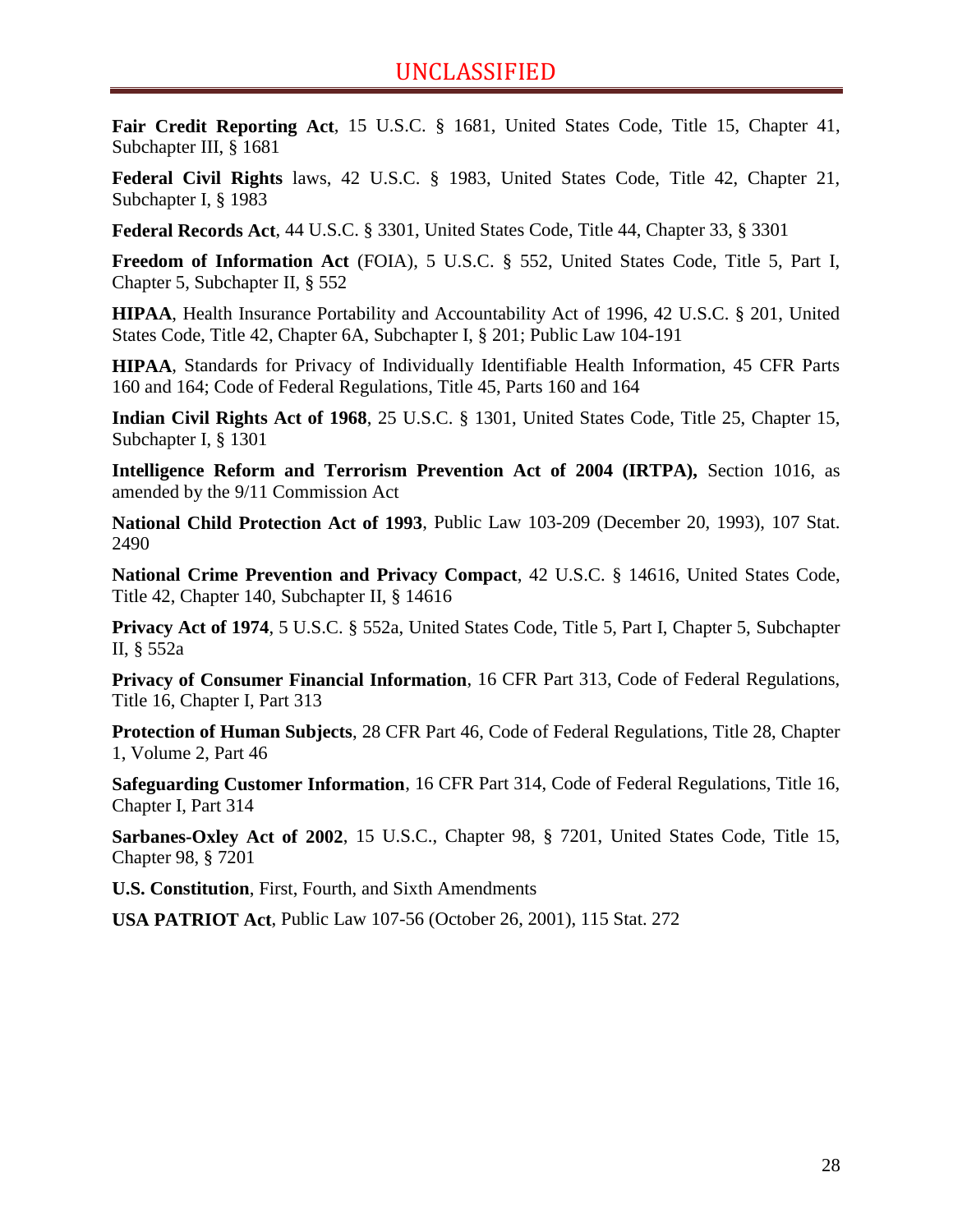**U.S. Department of Homeland Security** Washington, DC 20528



December 7, 2010

Lieutenant Tom Monahan Southern Nevada Counter-Terrorism Center 6767 Spencer Street Las Vegas, NV 89119

Dear Lieutenant Monahan:

The Intelligence Reform and Terrorism Prevention Act of 2004, as amended by the Implementing Recommendations of the 9/11 Commission Act of 2007, established an information sharing environment for the sharing of terrorism-related information while protecting the privacy, civil rights, and civil liberties of individuals. The Guidelines to Ensure that Information Privacy and Other Legal Rights of Americans are Protected in the Development and Use of the Information Sharing Environment ("ISE Privacy Guidelines") require relevant entities, including fusion centers, to have a written privacy protection policy in place that is "at least as comprehensive" as the ISE Privacy Guidelines.

In my capacity as a co-chair of the Privacy and Civil Liberties Sub-Interagency Policy Committee, I have reviewed the Southern Nevada Counter-Terrorism Center privacy policy and recognize it to be "at least as comprehensive" as the ISE Privacy Guidelines. Fusion center privacy policies should be renewed and updated as necessary based on any future changes to the ISE Privacy Guidelines.

Completion of this written privacy policy is an important first step in the implementation of a strong privacy protection framework, to include training of fusion center personnel in privacy and civil liberties protections. In fostering trust among the public and your partners, I urge you to make this policy available to the public through a variety of different channels, to include electronic means. Centers must supply a copy of this privacy policy upon request, but I also recommend you post it on any public facing website your center maintains and be prepared to discuss it as you liaise with your local communities.

Finally, I strongly recommend that your center begin preparing a Privacy Impact Assessment (PIA) or updating an existing PIA, if applicable. A PIA is a vital tool used to evaluate possible privacy risks and to mitigate identified risks to the privacy, civil rights, and civil liberties of individuals. The Global Justice Information Sharing Initiative's Guide to Conducting Privacy Impact Assessments for State, Local, and Tribal Information Sharing Initiatives can be found at http://www.it.oip.gov/default.aspx?area=privacy&page=1295 and is a useful resource in PIA development.